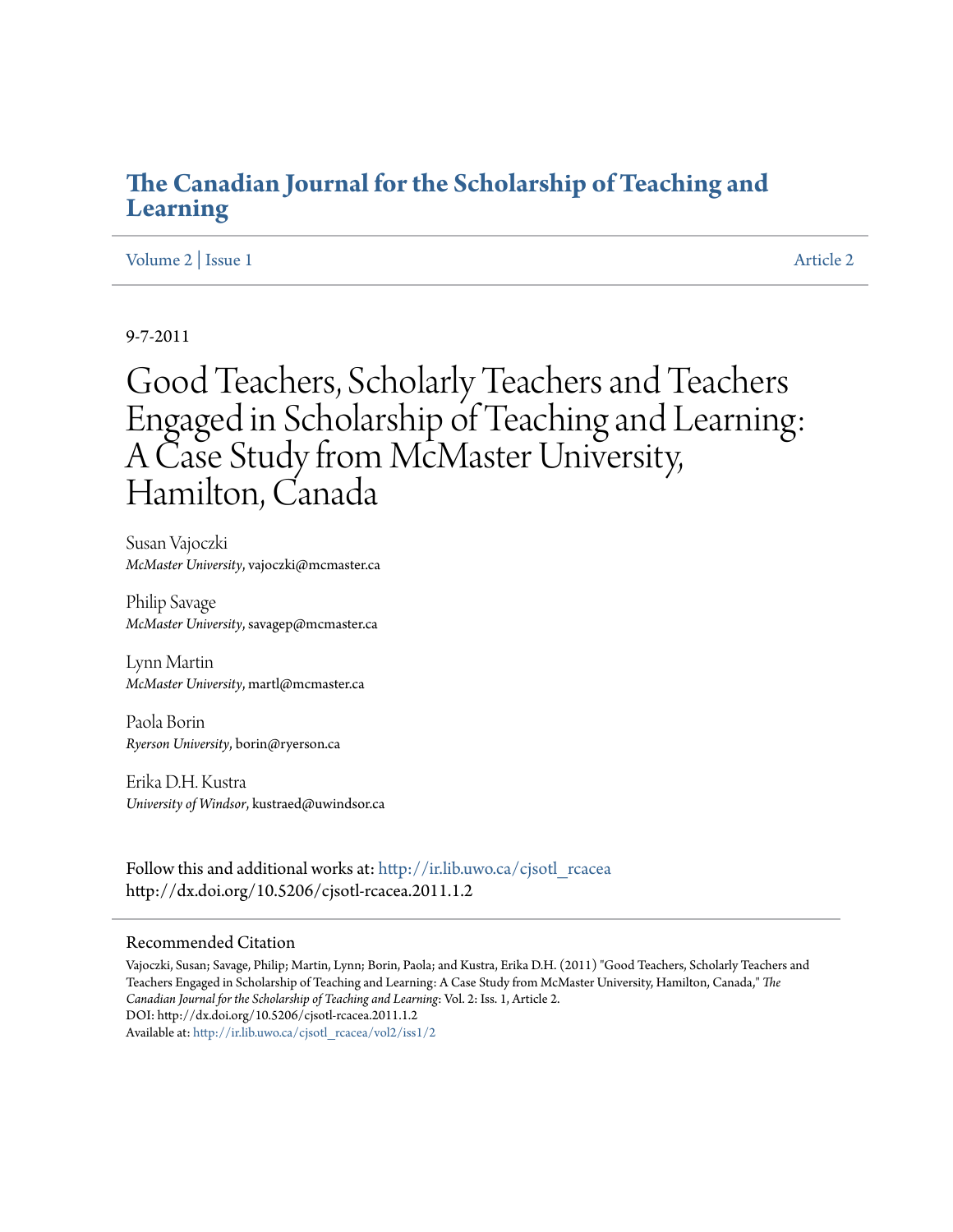## Good Teachers, Scholarly Teachers and Teachers Engaged in Scholarship of Teaching and Learning: A Case Study from McMaster University, Hamilton, Canada

### **Abstract**

This paper defines and operationalizes definitions of good teaching, scholarly teaching and the scholarship of teaching and learning in order to measure characteristics of these definitions amongst undergraduate instructors at McMaster University. A total of 2496 instructors, including all part-time instructors, were surveyed in 2007. A total of 339 surveys were returned. Indices of good teaching, scholarly teaching and scholarship of teaching and learning were developed. The data illustrated a strong correlation between good teaching and scholarly teaching and between scholarly teaching and scholarship of teaching and learning. The perceived value placed upon teaching varied across the different Faculties. New instructors and those engaged in scholarly teaching and scholarship of teaching and learning perceived teaching to be more valued than their peers.

Le présent article définit et opérationnalise les définitions d'enseignement efficace $^{\lfloor 1 \rfloor}$ , d'enseignement érudit<sup>[\[2\]](http://ir.lib.uwo.ca/cgi/submit.cgi?article=1033&context=cjsotl_rcacea&editpanel=editor_frame&edbypass=1#_ftn2)</sup> et de la publication sur l'enseignement supérieur<sup>[\[3\]](http://ir.lib.uwo.ca/cgi/submit.cgi?article=1033&context=cjsotl_rcacea&editpanel=editor_frame&edbypass=1#_ftn3)</sup> afin de mesurer les caractéristiques de ces définitions chez les enseignants de premier cycle de l'Université McMaster. Au total, 2 496 enseignants, y compris tous ceux qui travaillent à temps partiel, ont été sondés en 2007 et 339 questionnaires ont été retournés. Les chercheurs ont élaboré des indices d'un bon enseignement, d'un très bon enseignement et d'un excellent enseignement. Les données illustrent une forte corrélation entre un bon enseignement et un très bon enseignement, de même qu'entre un très bon enseignement et un excellent enseignement. La valeur perçue accordée à l'enseignement variait selon les différentes facultés. Les nouveaux enseignants pratiquant un très bon enseignement et un excellent enseignement trouvaient l'enseignement plus utile que leurs pairs.

 $^{\lfloor 1 \rfloor}$  good teaching,  $^{\lfloor 2 \rfloor}$  scholarly teaching,  $^{\lfloor 3 \rfloor}$  scholarship of teaching and learning

#### **Keywords**

good teaching, scholarly teaching, scholarship of teaching and learning, teaching practices, teaching value

#### **Cover Page Footnote**

The authors are grateful for the contributions of a number of individuals to this project: Dale Roy provided insightful comments during the development of the research questions; Wayne Cai provided technical support for the implementation of the survey tool; Faria Sana provided data analysis support and help with original presentations; and, Bruce Zhang provided statistical programming assistance. Finally, we acknowledge the financial support of the Provost's Office and the Faculty of Social Sciences, McMaster University.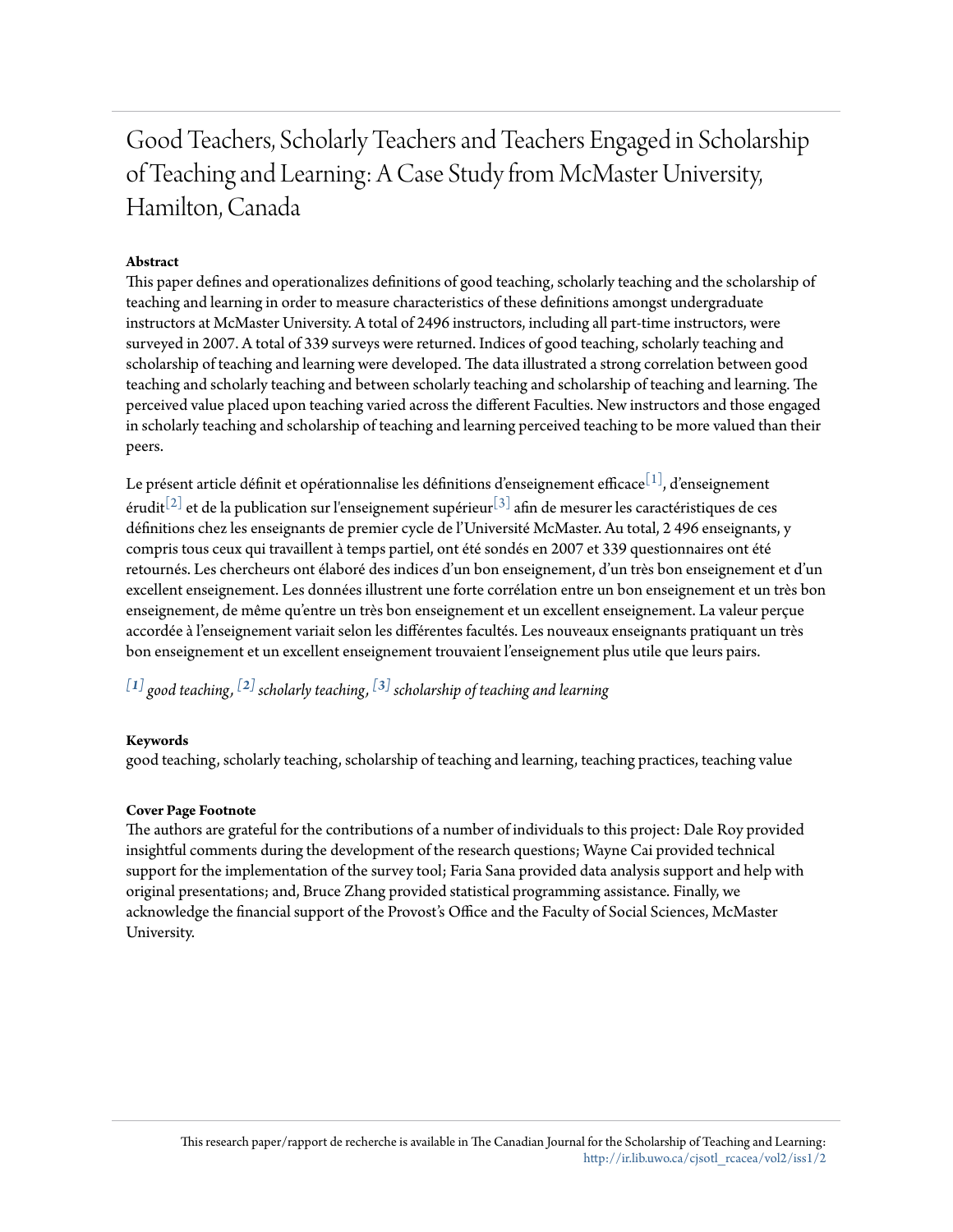Teaching and learning practices are receiving increased attention in institutions of higher education (Britnell et al. 2010; Clark, Moran, Skolnik, & Trick, 2009). The terms good teaching, scholarly teaching and the scholarship of teaching and learning flood the educational literature. While these terms are used frequently, it is not clear what they actually mean within the context of higher education and what they look like in practice. To begin to answer these questions, and to better understand the relationships between good teachers, scholarly teachers and teachers engaged in the scholarship of teaching and learning, an environmental scan of all undergraduate instructors was completed at McMaster University in 2007. The survey, perhaps the first of its kind at a Canadian university, is essential to understanding the characteristics of teaching and learning in undergraduate education and the potential influence on student learning.

In this paper the concepts of good teaching, scholarly teaching and the scholarship of teaching and learning are defined and operationalized, the approach used to measure these characteristics among undergraduate instructors at McMaster University is described, a summary of key findings is provided and the relationships amongst these findings are discussed. The role that the "valuing" of teaching has on the engagement in teaching and learning practices is then considered. The paper concludes with a discussion of implications and future directions for McMaster University and for higher education in Canada.

#### **Literature Review**

The educational literature was reviewed to determine working definitions for good teaching (GT), scholarly teaching (ST) and the scholarship of teaching and learning (SoTL) and the relationship between these three concepts. While a positive relationship was assumed between ST and GT in much of the writing, the relationship between ST and SoTL was less clear. As few tools for measuring these concepts were identified, the working definitions of GT, ST and SoTL guided the development of survey questions and data collection. Each of these terms are defined and explained in the following paragraphs.

#### **Good Teaching (GT)**

Chickering and Gamson's (1987) seminal work has been used extensively to guide teaching and offers seven principles for good practice in undergraduate education. These principles include: (a) contact between faculty and students, (b) cooperation among students, (c) the use of active learning techniques, (d) prompt feedback, (e) time spent on task, (f) high expectations, and (g) respect for diverse ways of learning. The McMaster University survey operationalized each of these principles for good practice to identify behaviours associated with good teaching. The only exception was the principle of time on task, which was omitted as we were unable to effectively operationalize this principle within the format of the questionnaire.

#### **Scholarly Teaching (ST)**

Scholarly teaching involves consulting the literature, selecting and applying appropriate information to guide the teaching and learning experience, conducting systematic observations, analyzing the outcomes, and obtaining peer evaluation of classroom performance (Richlin, 2001). Scholarly teachers view teaching as a profession and the knowledge base on teaching and learning as a second discipline in which to develop expertise (McKinney, 2007). Allen and Field (2005) summarized scholarly teaching as based on "practice wisdom" which is developed by reflection on experience and published research. In the survey, instructors were identified as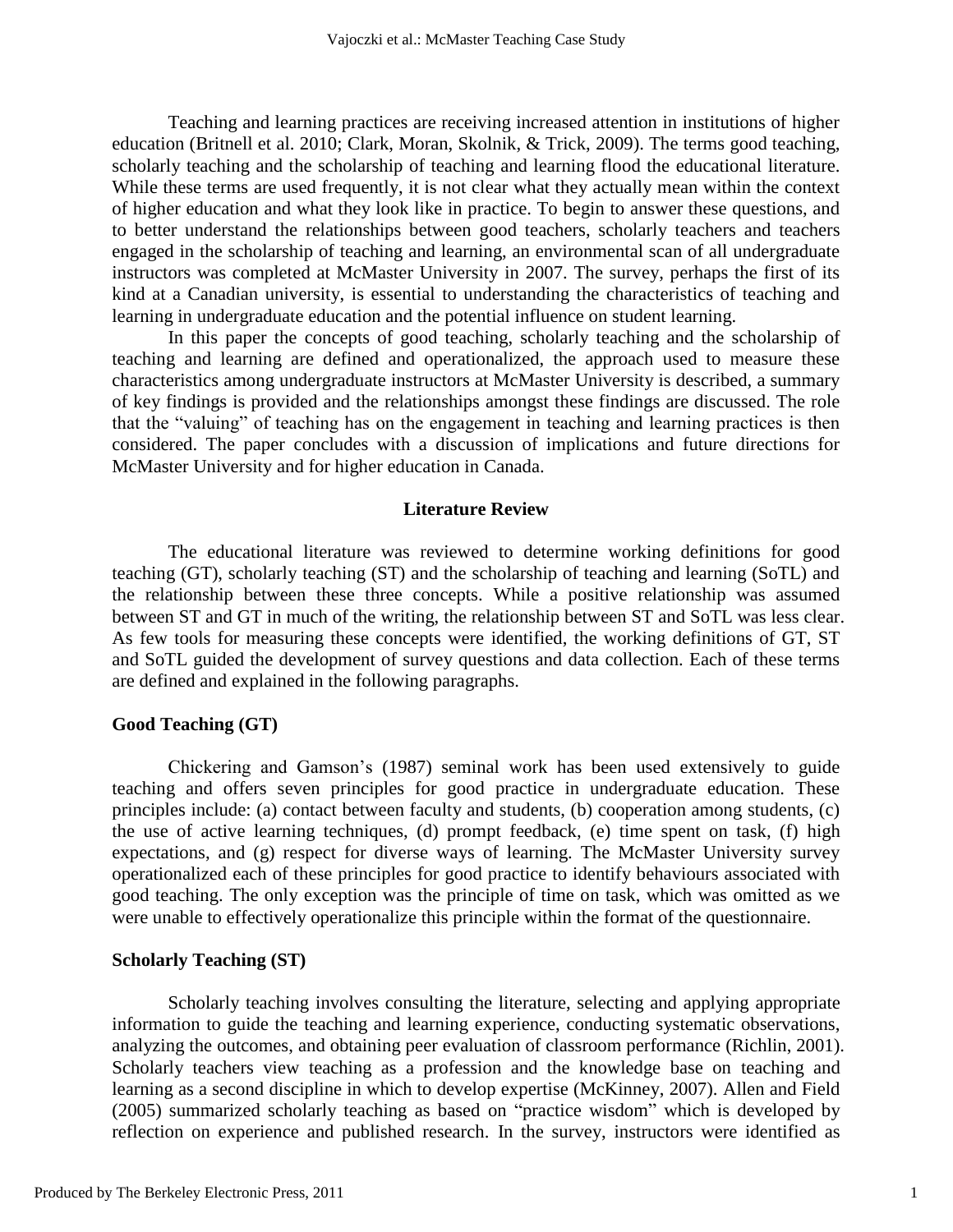scholarly teachers based on their responses to questions related to: (a) reflection on teaching and learning, (b) the use of evidence- informed approaches to teaching and learning, (c) attendance at conferences and workshops on teaching and learning, (d) discussion with colleagues about teaching and learning, and (e) their engagement with the literature on teaching and learning.

## **Scholarship of Teaching and Learning**

Beginning with the ideas of Boyer (1990) who coined the term scholarship of teaching in his publication, *Scholarship reconsidered: Priorities of the professoriate*, the concept of scholarship of teaching and learning has been defined in multiple ways. Boyer suggested scholarship of teaching as one part in his four part classification of research that included discovery, integration, application and teaching. The scholarship of teaching and learning goes beyond teaching in an effort to understand how students learn effectively and how teaching influences this process (Allen & Field, 2005). It involves the systematic study of teaching and learning concurrent with the public sharing and critique of such work by members of one's community (Hutchings & Shulman, 1999). Many of the definitions build on the work by Boyer (1990). Cambridge (2001) defines scholarship of teaching as work that entails posing a problem about a teaching or learning issue, studying the problem using methods appropriate to the discipline, applying the results to practice, communicating the results, self-reflecting, and participating in peer review of the work. Kreber and Cranton (2000) and Kreber (2001) view SoTL as ongoing learning about teaching and the demonstration of this same knowledge. McKinney (2004) describes this work as including organized study of teaching and learning, sharing the results publicly and dissemination through presentations, publications or performances. It is unclear if McKinney is actually suggesting that you can study teaching independently of learning or learning independently of teaching. For this study we see the two as tightly interwoven. The Society for Teaching and Learning in Higher Education (STLHE) has its own definition which builds on these earlier definitions and forms the basis for this work:

The scholarship of teaching and learning in higher education is a form of inquiry or research that focuses on improving understandings of teaching and learning effectiveness in specific courses, disciplines, or institutions. Through processes of inquiry, critical reflection, and communication faculty members answer questions about the impact of their own teaching on student learning. (Christensen Hughes, 2005, p. 1)

More recently Gale (2008) has provided a definition of SoTL that suggests that "going public" is invited which infers it is not a requirement of SoTL although there is a need for the work to have influence beyond the local context. His definition is that SoTL

involves the gathering and interpretation of evidence of student learning. It invites peer review and 'going public' with insights about how, where, and why students learn. In its dissemination, scholarship of teaching and learning influences teaching, learning and scholarship beyond the local context. (p. XX)

For the purpose of this work going public is a key component that distinguished SoTL from ST and GT.

Within our survey, SoTL was operationalized by asking instructors the degree to which they: (a) apply for teaching and learning grants, (b) present at workshops, seminars or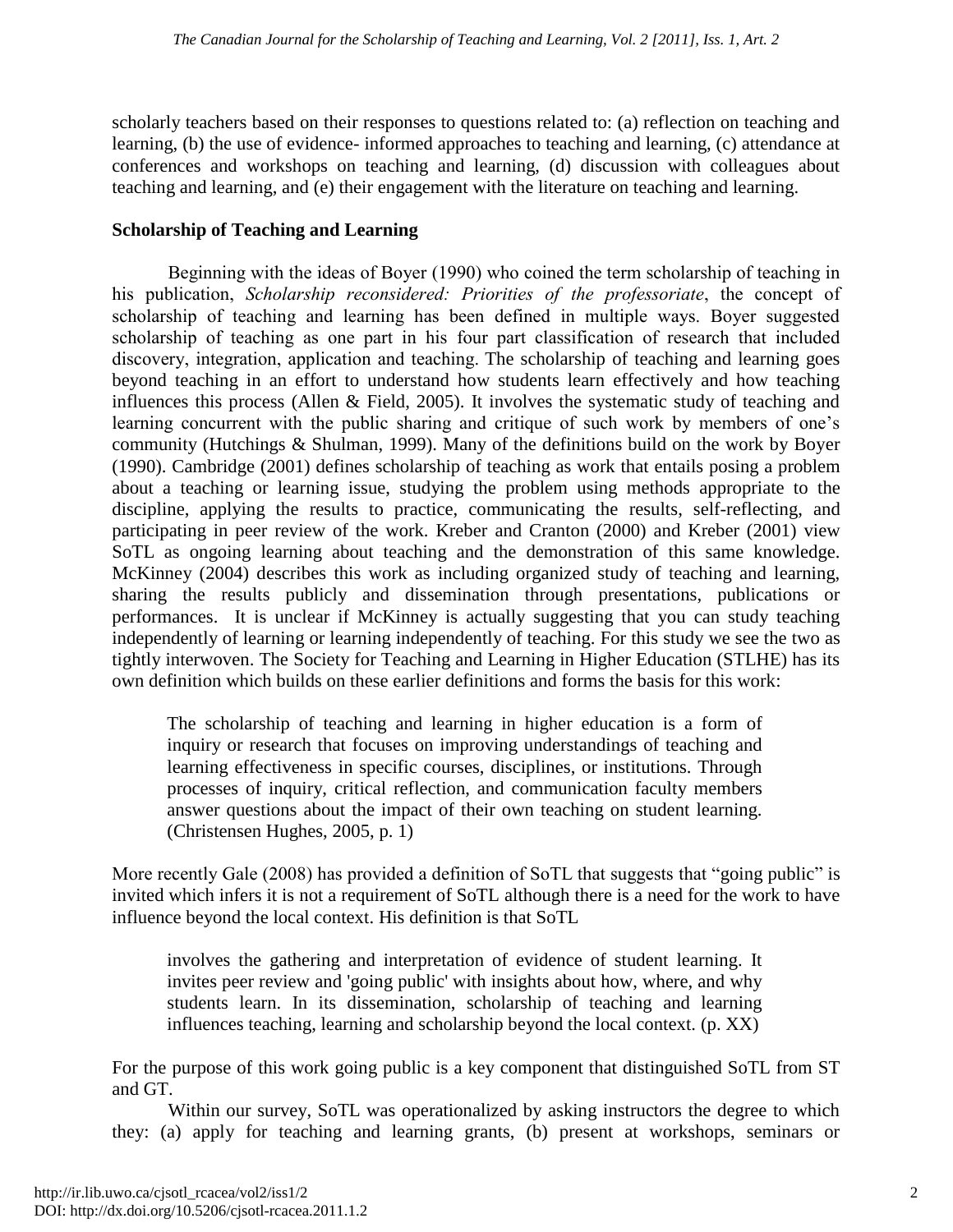conferences, (c) publish on teaching and learning, (d) run pre/post tests on students' knowledge and skills, and (e) assess new approaches to the teaching and learning practices that they have implemented.

## **Good Teaching, Scholarly Teaching and SoTL: What is the Relationship?**

While the relationship between these concepts has not been studied directly, there is some evidence that GT, ST and SoTL have reciprocal relationships (McKinney, 2007). Cox, Huber, and Hutchings (2004) found that 98% of SoTL researchers agreed or strongly agreed that their involvement in SoTL has increased their excitement about teaching, 93% changed the design of a course based on their SoTL work, 80% believe colleagues at their institution have been influenced by their SoTL work, and 68% believe more of their students have achieved high standards of work since they have become involved in SoTL.

While it is seems reasonable that GT, ST and SoTL are all related and ultimately lead to enhanced student learning, the relationship among the three remains blurred. Are instructors who engage in SoTL more scholarly in their approach to teaching? Do SoTL researchers engage in more "good teaching" practices than other instructors? Does SoTL engagement distract individuals from GT practices? Does the value placed on teaching influence GT, ST or SoTL? These are some of the questions that this study set out to address.

## **Research Questions**

In order to frame our survey a series of researchable questions were identified:

- 1. What are the characteristics of GT, ST and SoTL in undergraduate instructors at McMaster University?
- 2. What is the relationship between and among GT, ST and SoTL?
- 3. Does the perceived value placed on teaching influence engagement in GT, ST or SoTL?
- 4. How can GT, ST and SoTL be supported among undergraduate instructors?

## **Methods**

### **Survey Development**

A cross-sectional research design was used to answer the questions identified. As discussed above, original operationalizations of the key measures of GT, ST and SoTL concepts were based on the literature review and used to inform the questionnaire (See Appendix A). The questions were developed, mapped to the three definitions of GT, ST and SoTL, converted to an on-line survey using the tool, Lime Surveyor, which was hosted on an institutional server, and piloted with undergraduate instructors to ensure readability, question clarity and completion time. Revisions were made to the survey questions based on the feedback received via a range of techniques including further pre-testing with staff from the Centre for Leadership in Learning (CLL) as well as with faculty who teach research methodologies.

### **Survey Implementation**

The sample frame consisted of the email addresses of all instructors employed at McMaster University in Hamilton, Ontario, Canada. In June 2007 all undergraduate instructors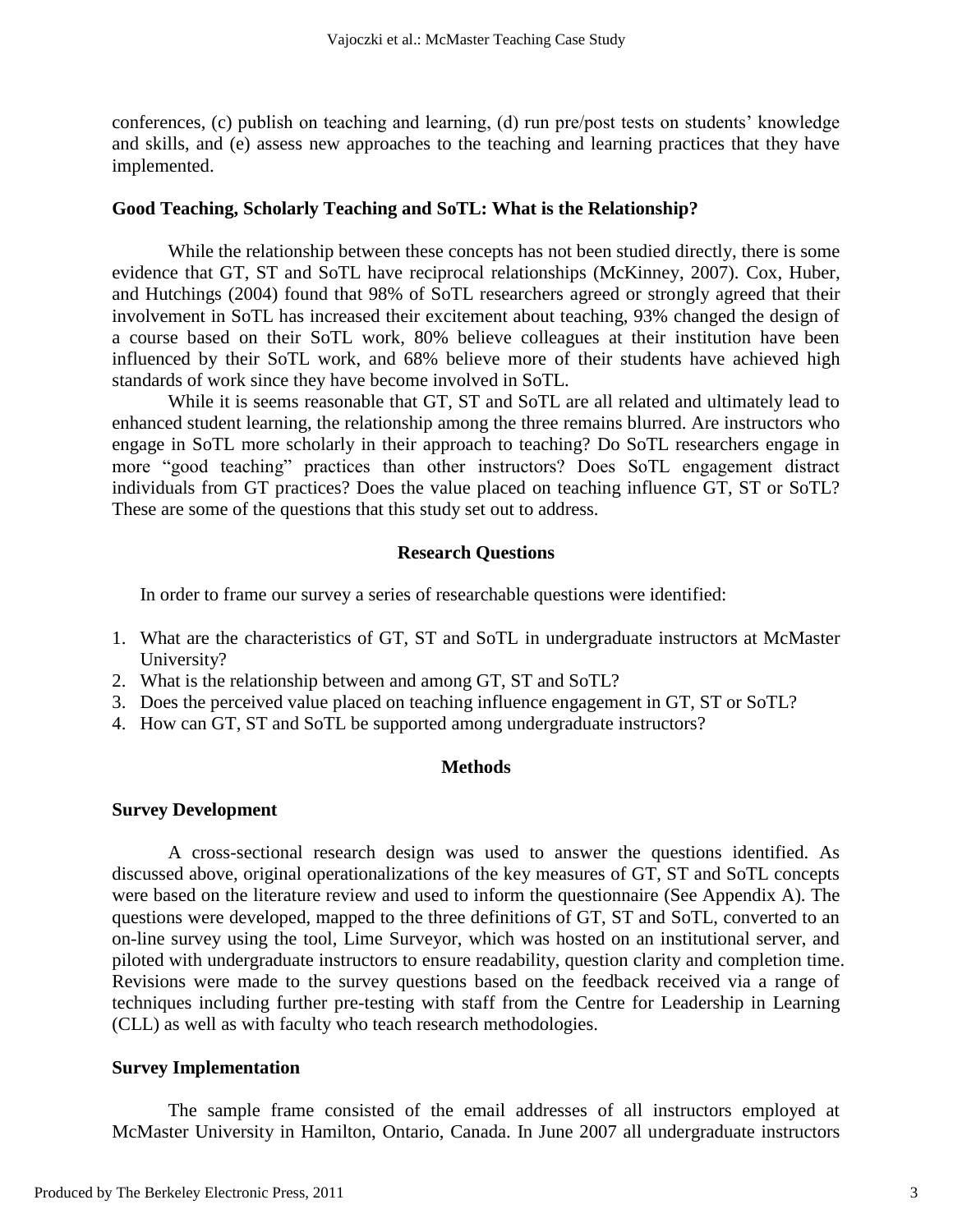on this list were sent an email from the University's Provost inviting them to complete the online confidential survey which had received ethics approval from the McMaster University Research Ethics Board. Two reminder invitations were sent to non-responders. A separate paper letter was sent to all sessional instructors (i.e. single course contract instructors) inviting them to participate. This additional step was taken because of the timing of sessional contracts not all sessional lecturers still had active McMaster email addresses. The survey closed in August 2007.

## **Sample**

In total, 2496 survey invitations were emailed. The number of completed surveys returned was 339 for a response rate of  $14\%$ .<sup>1</sup> Although a large group of respondents come from the Faculty of Health Sciences (40% of all respondents), the sample is representative of the distribution of instructors in the campus population.<sup>2</sup> The survey questions focussed on selfreport of behaviours and did not focus on attitudes towards teaching. No data was collected about individual teaching quality scores.

## **Data Analysis**

Indices were created from the survey responses for Good Teaching (GT), Scholarly Teaching (ST) and the Scholarship of Teaching and Learning (SoTL) (see Appendix B). Based on a natural division, identified in a frequency distribution graph, in the score distribution for these indices we were able to identify sub-groups in each area of High-GT (*n*=140), High-ST (*n*=79), and High-SoTL (*n*=72) among the instructors surveyed. A large part of the analysis sought to examine comparisons and correlations among the High GT/ST/SoTL groups.

### **Results**

### **Characteristics of Teaching and Learning at McMaster**

The characteristics of teaching and learning are divided into "teaching and learning practices" and "demographics." Teaching and learning practices are further divided into classroom practices; student feedback; student interaction; expectations, methods and evaluation of students; and advanced teaching and learning practices (introducing new techniques, publishing, and applying for grants). $3$ 

 $\overline{a}$ 

<sup>&</sup>lt;sup>1</sup> The timing of the survey in the summer months may have been a factor in low response rates. Future surveys of this kind we would recommend be conducted at the beginning of Fall or Winter terms. In addition a large number of sessional lecturers, no longer affiliated with McMaster were invited to participate. This group had a very low response rate. Finally, all clinical faculty were included in this survey. This group numbers several hundred and also had a very low response rate. The response rate amongst regular McMaster faculty was much higher.

<sup>&</sup>lt;sup>2</sup> The relatively large number of faculty from Health Sciences at McMaster University may be a unique feature to be considered in making comparisons with these results relative to other Canadian universities. However, note that analysis of the survey results were run on the basis of Health Sciences instructors included and not included. For the most part, results were not significantly different for key findings.

<sup>&</sup>lt;sup>3</sup> We rely upon standard measures of margin of error as applied to the entire sample  $(n=339)$  at  $+/-$  5.4 percentage points. Chi-square tests set at the level of <0.05 were run and are the basis for which results are reported as statistically significant.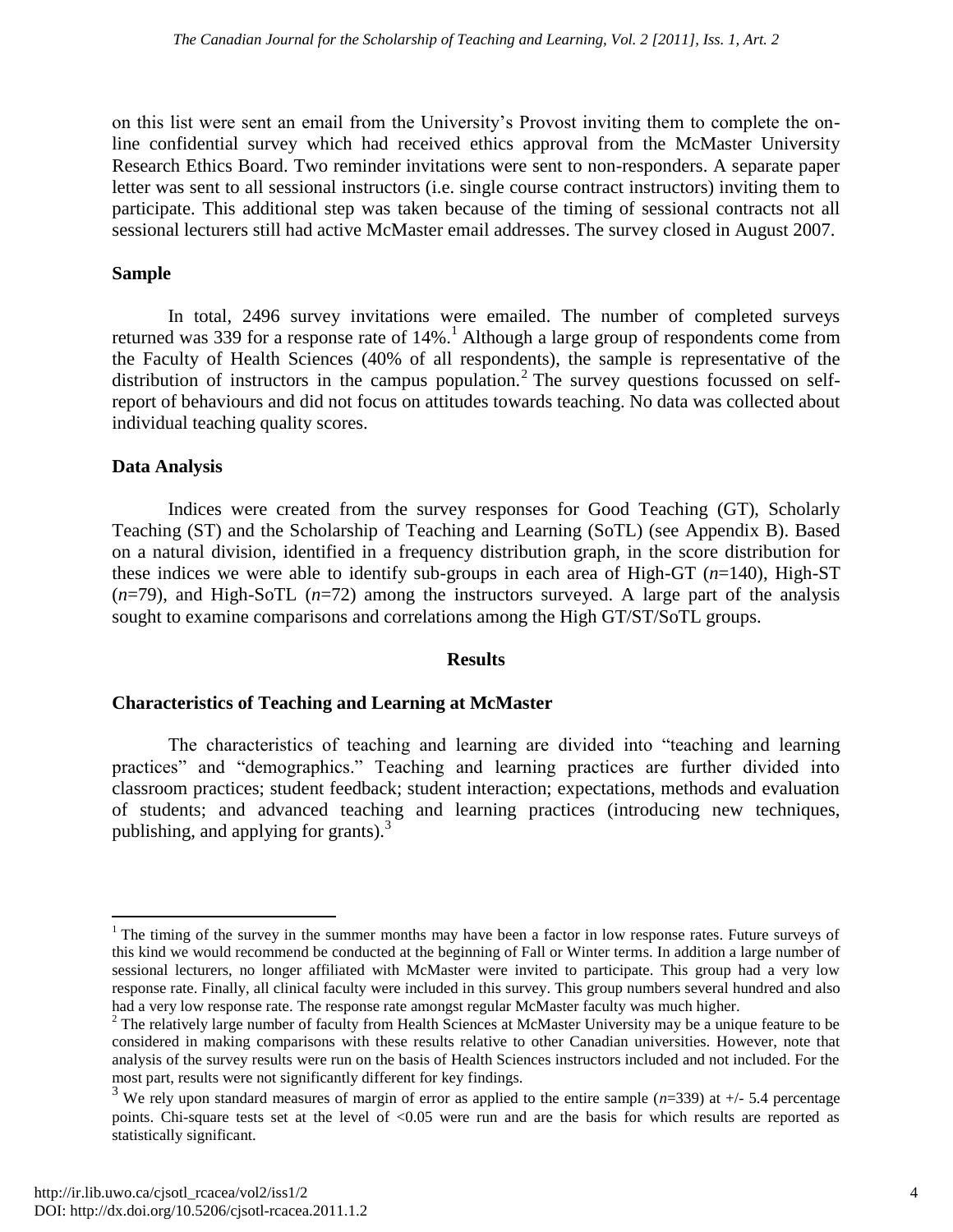## **Teaching and Learning Practices**

**Classroom practices.** In Table 1 we find that among the average respondent the most common classroom practice is the lecture. This is followed by tutorials, small group discussions, seminars, and student led presentations. Note that respondents could choose as many of the practices as they wished (the columns in the table are cumulative; they do not total to 100%).

| <i>nstructors: Preaominant Leacning Practices</i> |               |                |                   |                  |
|---------------------------------------------------|---------------|----------------|-------------------|------------------|
| Practice                                          | All<br>$(\%)$ | High-GT<br>(%) | High-ST<br>$(\%)$ | High-SoTL<br>(%) |
| Lecture                                           | 44            | 40             | 34                | 37               |
| Tutorial                                          | 34            | 41             | 44                | 46               |
| Small group discussions                           | 29            | 39             | 53                | 42               |
| Seminar                                           | 17            | 16             | 20                | 22               |
| Student led presentations                         | 17            | 23             | 28                | 27               |
| Active learning                                   | 32            | 40             | 52                | 48               |

Table 1<br>Instructors *Instructors: Predominant Teaching Practices*

High-GT respondents also identified lecture, tutorial, and small group discussions as three of their top four classroom practices, however their elevated preference for tutorial and small group discussion relative to the general respondents is significant. By contrast the High-ST respondents were using all of the techniques more often but especially small group discussions, with a small majority using them predominantly making this their preferred choice. They were also statistically more likely to use tutorial practices and student led presentations and yet were significantly below the average on the more traditional lecture approach. High-SoTL respondents were similar to High-ST respondents, although tutorials were used most frequently followed closely by small group discussions and lectures. This group also had a higher use of student led presentations. In terms of more active and cooperative styles of teaching practices around content delivery, High ST and High-SoTL respondents are significantly elevated, as are High-GT but to a slightly lesser extent. It is important to note however, that active learning was not defined for respondents so some individuals may have different interpretations of the term.

### **Student feedback.**

Table 2

*Feedback Methods for All, High-GT, High-ST, and High-SoTL Instructors*

| <b>Feedback Methods</b>             | All<br>$(\%)$ | $High-GT$<br>$(\% )$ | $High-ST$<br>$(\%)$ | High-SoTL<br>(96) |
|-------------------------------------|---------------|----------------------|---------------------|-------------------|
| Marks on assignments                | 81            | 91                   | 87                  | 92                |
| Written comment on assignments      | 80            | 91                   | 91                  | 89                |
| Marks on final exams                | 62            | 62                   | 54                  | 60                |
| Through interaction with TA's       | 55            | 57                   | 39                  | 49                |
| Comments and suggestions from peers | 45            | 64                   | 57                  | 56                |
| Through on-line discussion boards   | 27            | 34                   | 33                  | 35                |
| During office hours                 | 26            | 21                   | 27                  | 19                |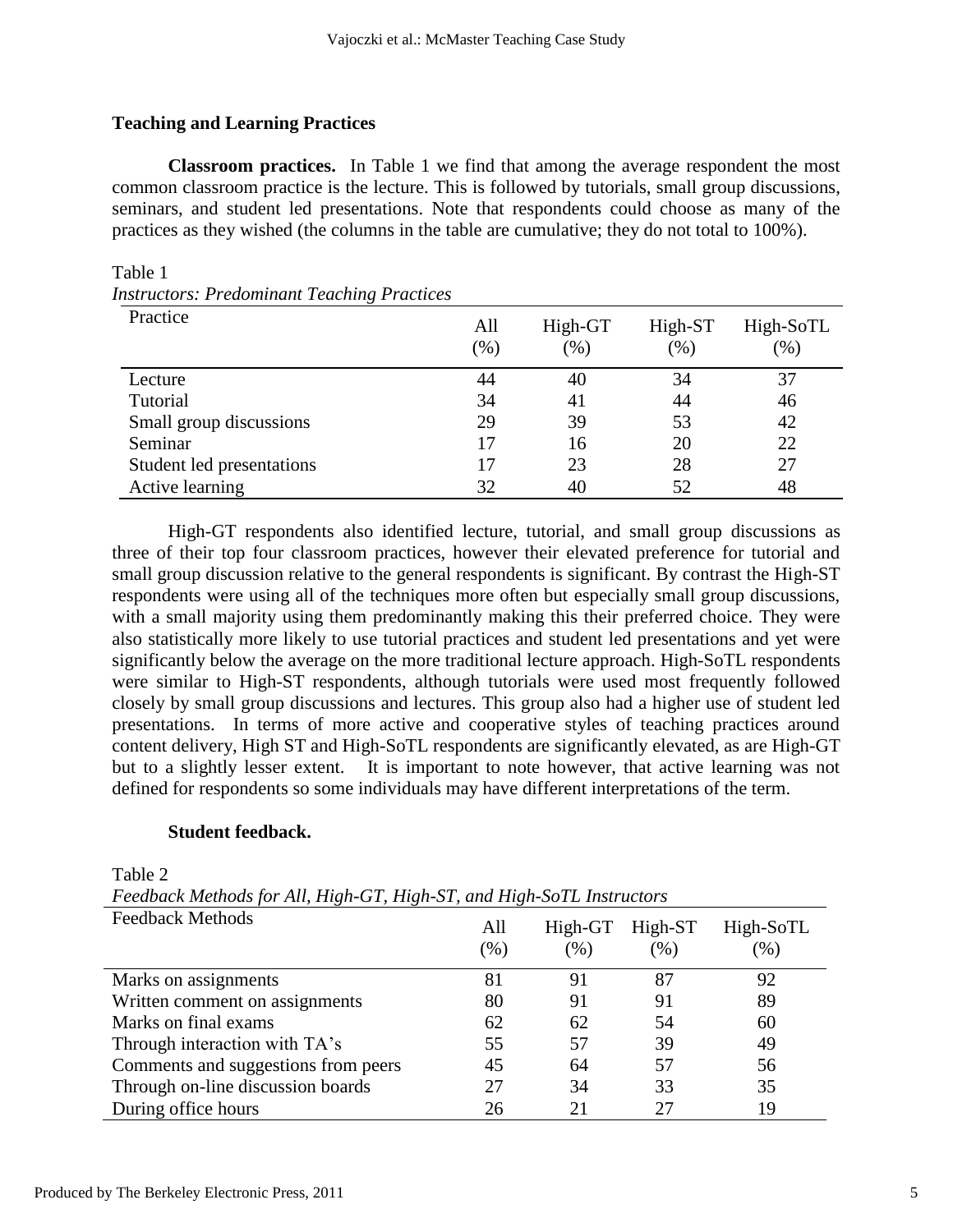Table 2 shows that when asked about how they provide feedback to students, overall respondents were most likely to mention quantitative marks and written comments on assignments. These two forms of feedback are also the most commonly used by the High-GT/ST/SoTL groups as well. A majority of all instructors used marks on final exams, which is representative of the High-GT/SoTL groups, although the High-ST group had a significantly lower use of this approach. A small majority of all instructors also use TAs for feedback to students. While this is similar among the High-GT group, it drops for High-SoTL and High-ST groups (but only the latter is statistically significant). Peer interaction and comments are a form of feedback used by just under half of all instructors. This rises significantly in the High-ST group and the High-SoTL group and is particularly common among High-GT instructors. About a quarter of instructors use online discussion boards and office hours for student feedback. While office hour use for feedback is low among all groups (19-27% - not statistically significant), the use of online feedback is significantly more common among the High-GT /ST/SoTL groups. In other words, High GT, ST and SoTL respondents are providing across-the-board higher levels of feedback in both traditional (marks and comments) and other less traditional ways.

| Methods of Interaction                                                                                  | All<br>(% ) | High-GT<br>(% ) | High-ST<br>(% ) | High-SoTL<br>$(\%)$ |
|---------------------------------------------------------------------------------------------------------|-------------|-----------------|-----------------|---------------------|
| Email                                                                                                   | 93          | 99              | 97              | 97                  |
| During office hours                                                                                     | 79          | 83              | 81              | 88                  |
| In my office (but outside of office hours)                                                              | 74          | 84              | 73              | 83                  |
| Online discussions                                                                                      | 40          | 51              | 48              | 49                  |
| At student social events                                                                                | 35          | 42              | 42              | 43                  |
| At academic conferences                                                                                 | 29          | 40              | 42              | 47                  |
| Over coffee                                                                                             | 22          | 26              | 27              | 31                  |
| Elevated hours of interaction:                                                                          |             |                 |                 |                     |
| Percentage of instructors who spend $15+$<br>hours per week interacting with students<br>outside class. | 5           | 6               | 9               | 10                  |

Table 3

*Methods of Instructors: Student Interactions Outside of Class Time*

Table 3 shows that there is a relatively high level of student interaction with all types of instructors. However High-SoTL instructors show statistically higher levels in a few key areas. Electronic interaction has become the main form of contact in terms of frequency (if not necessarily overall time) with email interaction being the predominant means of that communication, particularly for High-GT Instructors. Interestingly, in the digital age we still find that four-in five of instructors interact with students during office hours. A substantial majority of instructors interact with students in the office, but outside scheduled hours. The office activity is particularly high for the High-ST and High-SoTL groups. Online discussion is also occurring among a large minority of instructors with about half of High-GT/ ST/SoTL instructors using this form of communication (i.e. significantly more than average). Social and casual interactions such as meeting at student social events or over a coffee remain relatively low for all instructors, though they are significantly higher for High-GT/ST/SoTL, although not dramatically so.

The most striking difference among the groups is the interaction with students at academic conferences. While a number of all instructors reported engaging in this, it was significantly higher for the High-GT/ST/SoTL groups. This kind of activity intuitively seems to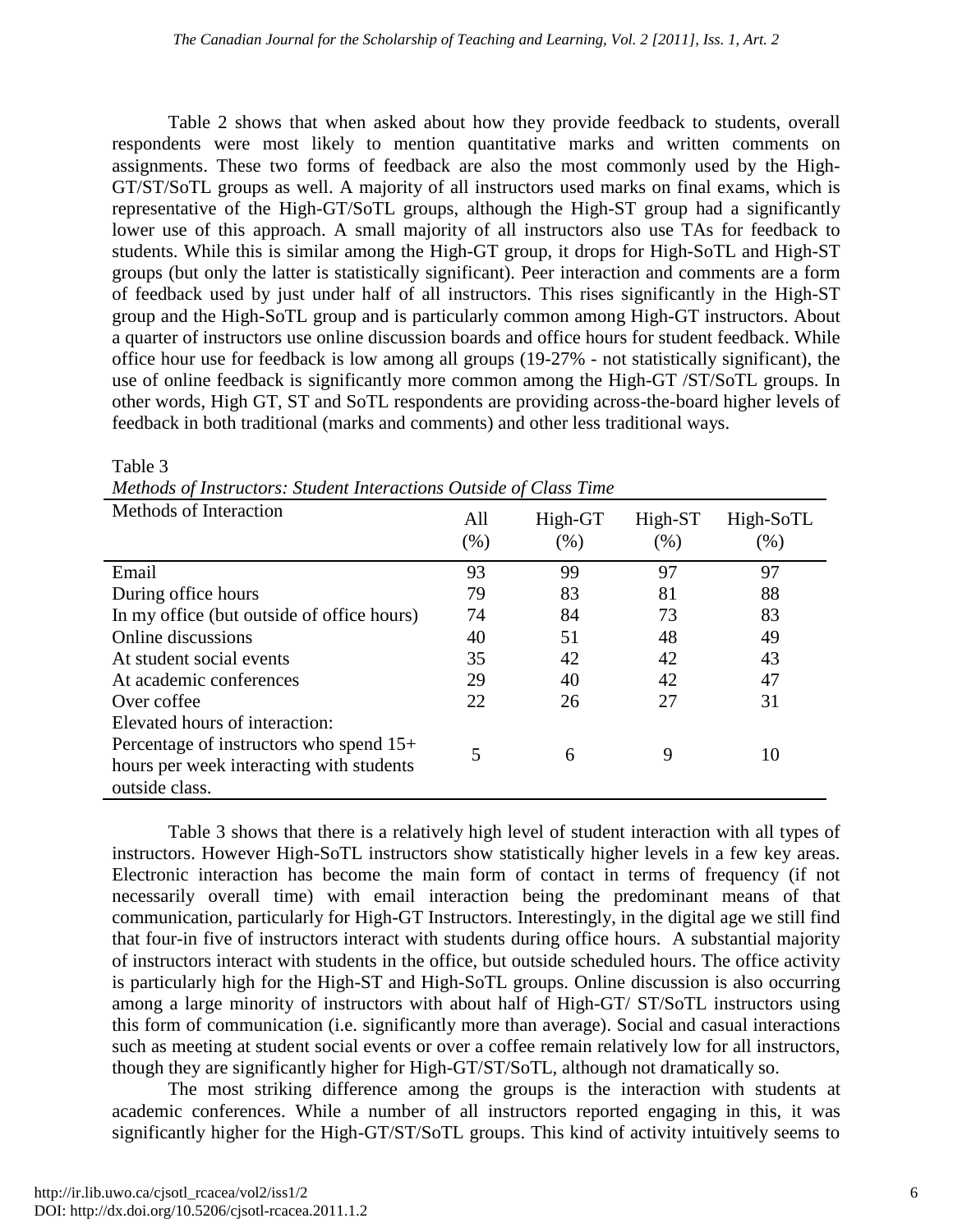fit with high-SoTL instructors, but is also a key distinguishing feature in what separates the nature of instructor-student interactions outside the class for High-GT and High-ST as well.

## **Expectations, methods and evaluation of students.**

## Table 4

*Instructor Evaluation: Expectations and Approaches*

| Percentage Who Strongly Agree:                                                             | All<br>$(\%)$ | High-GT<br>(96) | High-ST<br>(%) | High-<br><b>SoTL</b><br>$(\%)$ |
|--------------------------------------------------------------------------------------------|---------------|-----------------|----------------|--------------------------------|
| I have high expectations of the quality of work<br>undergraduate students should complete. | 65            | 78              | 78             | 76                             |
| I use a variety of methods to help students<br>learn.                                      | 57            | 76              | 72             | 71                             |
| I use a variety of ways to evaluate students.                                              | 49            | 67              | 72             | 69                             |

Table 4 shows that most respondents strongly agreed that they have high expectations of the undergraduate students they teach, but this level rises significantly in the High-GT/ST/SoTL sub-groups. Over half of all instructors strongly agreed that they use a wide variety of methods to promote learning. This level rises significantly for High-ST /High-SoTL, and High-GT instructors. Under half of all respondents strongly agreed they use a variety of ways to provide evaluation to students; however this rose significantly for High-GT/ST/SoTL groups. Clearly, evaluation comprises one of the most distinguishing set of practices among the High-GT/ST/SoTL groups relative to the overall instructor base.

## **Advanced teaching and learning activities***.*

Table 5

*Instructor Scholarly Involvement: Techniques, Scholarly Literature and Grants*

| Percentage Who Reply "Usually" to:<br>"How Often Do You Engage in the<br>Following Teaching-Related Activities?" | All<br>(% )                 | $High-GT$<br>(% ) | $High-ST$<br>(% ) | High-SoTL<br>(% ) |
|------------------------------------------------------------------------------------------------------------------|-----------------------------|-------------------|-------------------|-------------------|
| <i>Techniques</i>                                                                                                |                             |                   |                   |                   |
| Implement new approaches to                                                                                      | 15                          | 19                | 37                | 31                |
| teaching and learning                                                                                            |                             |                   |                   |                   |
| Assess new approaches to teaching and                                                                            | 17                          | 22                | 43                | 38                |
| learning that I have tried                                                                                       |                             |                   |                   |                   |
| Literature                                                                                                       |                             |                   |                   |                   |
| Read literature on teaching and learning                                                                         | 9                           | 13                | 24                | 22                |
| Publish literature on teaching and learning                                                                      | $\mathcal{D}_{\mathcal{L}}$ | 3                 | 5                 | 7                 |
| Grants                                                                                                           |                             |                   |                   |                   |
| Apply for teaching and learning grants                                                                           | 4                           | 6                 | 10                | 15                |
| at McMaster University                                                                                           |                             |                   |                   |                   |
| Apply for teaching and learning grants                                                                           |                             |                   |                   | 4                 |
| from outside granting agencies                                                                                   |                             |                   |                   |                   |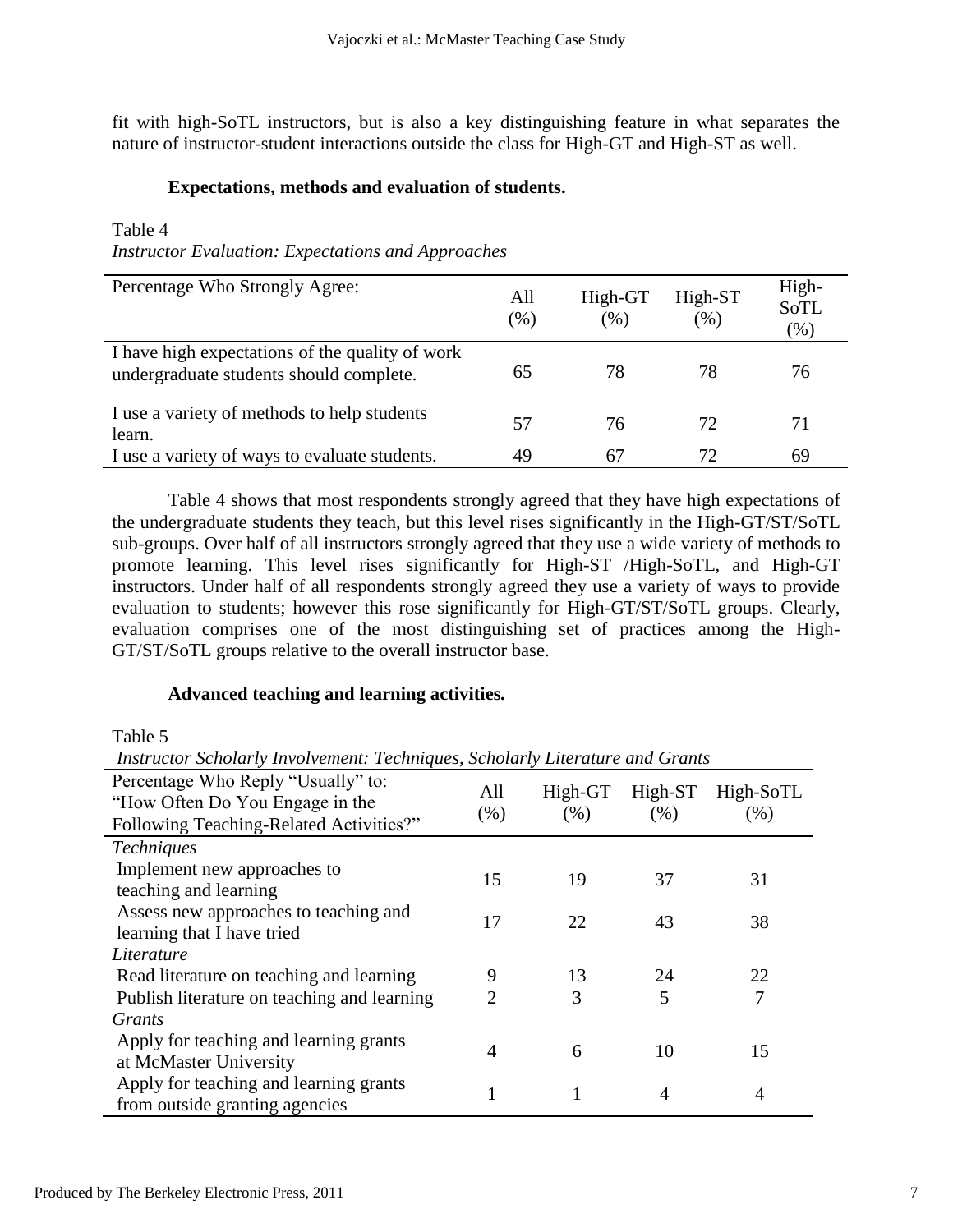A small percentage of McMaster instructors surveyed indicated that they "usually" implement new approaches to teaching and learning (see Table 5). Although not statistically different in the High-GT group, it rises in the High-SoTL group and the High-ST group. A slightly higher percentage of overall respondents reported assessing new approaches to teaching and learning than implementing new approaches. This was not significantly higher for the High-GT group, but was for the High-SoTL and High-ST group. Attempting new learning approaches and conducting assessment of their value demarks the High-ST and High-SoTL from both the average and even High-GT instructor.

Overall, a small percentage of respondents usually read the literature on teaching and learning. This level rises significantly among the High-ST and High-SoTL groups. Publishing on teaching and learning is clearly not an activity for the average instructor. This figure does rise for the High-ST and High-SoTL groups.

Similarly, there is a low level of teaching and learning grant applications from the average instructor. For the McMaster University-available grants, less than 5% say they "usually" apply. This rises significantly for High-ST and High-SoTL groups.

For teaching and learning grants from external agencies the participation rate is very low overall with only 1% saying they 'usually' apply. This level again rises slightly for the High-ST and High SoTL groups.

Overall we can see that advanced learning activities involving on-going assessment of practice, reading and publishing in the area of scholarly teaching, as well as applying for teaching grants are clear markers for High-ST and High-SoTL respondents but not de-markers for High-GT respondents.

## **Demographics.**

Table 6

| <b>Instructor Demographics and Background</b> |  |
|-----------------------------------------------|--|

| <i>Histractor Deniozraphics and Dackground</i>              |           |           |      |
|-------------------------------------------------------------|-----------|-----------|------|
| GT, ST, and SoTL scores by demographics<br>(indexed to 100) | <b>GT</b> | <b>ST</b> | SoTL |
| All                                                         | 55        | 34        | 36   |
| Female                                                      | 66        | 44        | 46   |
| Male                                                        | 45        | 23        | 26   |
| Lecturer                                                    | 62        | 46        | 15   |
| Assistant professor                                         | 62        | 37        | 32   |
| Associate professor                                         | 58        | 34        | 39   |
| Professor                                                   | 42        | 23        | 27   |
| <b>Health Sciences</b>                                      | 63        | 49        | 37   |
| <b>Humanities</b>                                           | 65        | 35        | 33   |
| Social Sciences                                             | 47        | 13        | 28   |
| Science                                                     | 41        | 14        | 16   |

Note: An index was used here to facilitate an easier comparison amongst the different demographic groups. The index is based on overall scores for all respondents.

To compare demographics by types of teaching we created a score indexed out of 100 for GT, ST, SoTL as per Table 6. Interestingly, the average scores for female instructors for GT, ST, and SoTL were significantly higher than for males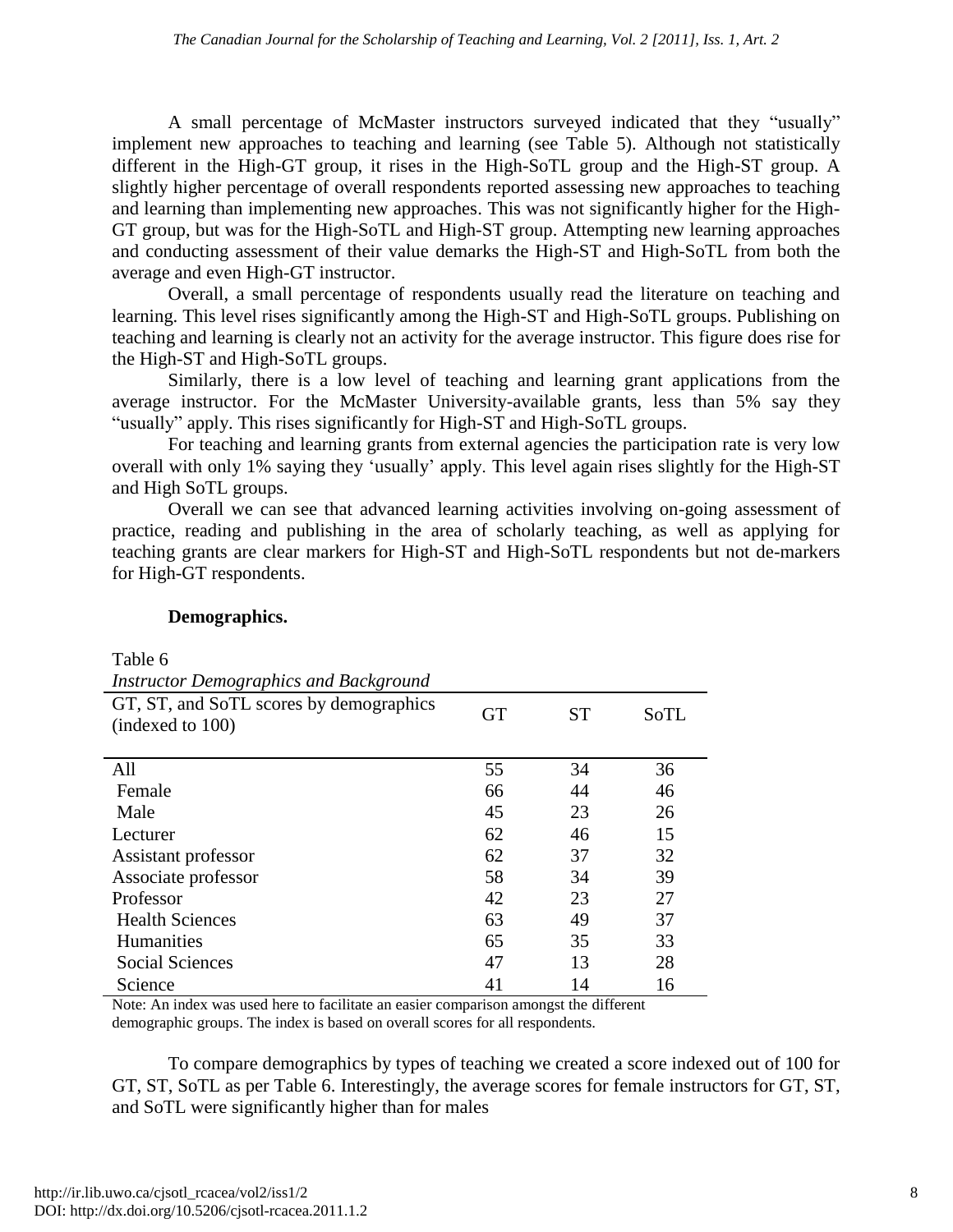In terms of academic rank, lecturers and assistant professors score higher than average on the GT index than full professors, with associate professors just above average. The same pattern was found for ST scores: lecturers, assistant professors, and full professors were well below the average and associate professors were at the average.

By contrast, for SoTL scores lecturers were the very lowest index followed by full professors. Assistant professors were indexed just below the average and associate professors were above the average.

Of the four faculties that had sufficient survey responses for the index to be calculated, Health Sciences indexed well above average on the GT and ST scores, but were at par on SoTL. Humanities instructors had the highest overall GT index but were average on ST and SoTL. Social Sciences instructors were below average on GT, ST, and SoTL. Science instructors were below on GT, ST, and SoTL.

Clearly therefore among all the High—GT, ST and SoTL there is a greater tendency for women to predominate, and this is also true for the most part in terms of the lower academic ranks among high-GT and ST respondents, but not necessarily the case for High-SoTL where mid-level ranks predominate. Health Sciences and Humanities have clearly higher levels of High-GT relative to the other disciplines. The same is true in terms of High-ST though Health Sciences in absolute terms outstrips Humanities. The gradation is less extreme in terms of High-SoTL where Health Sciences is predominant but not overly so relative to Humanities and Social Science faculty.

## **GT, ST, and SoTL: Is there a correlation?**

| Table 7                                           |                   |
|---------------------------------------------------|-------------------|
| Instructor Correlation Levels among GT, ST & SOTL |                   |
| Correlation Measures Between GT, ST and<br>SoTL   | Pearson<br>r      |
| GT and ST                                         | 0.90              |
| GT and SoTL                                       | 0.86              |
| ST and SoTL                                       | 0.71 <sup>4</sup> |

Table 7 shows the results of Pearson product moment correlation coefficients between the variables of GT, ST and SoTL for all respondents. The relationship between GT and ST is extremely strong and the same is true for GT and SoTL. In other words it would appear that those instructors demonstrating characteristics of high ST or SoTL are also demonstrating characteristics of GT. The relationship, although strong, is not quite as strong between ST and SoTL.

However, we found that there is a significant group of the respondents (*n*=30; or just over 10% of sample) who, while scoring in the upper third of ST, are actually low performers on the SoTL index. In other words, they demonstrate many of the characteristics of informed scholarly teaching but express limited interest in the scholarship of teaching and learning. As we saw in the demographic analysis, they are more likely to be female, in the Faculty of Health Sciences, and either in the early or latter part of a teaching career at the university.

<sup>&</sup>lt;sup>4</sup> These *r* scores are statistically significant ( $p < 0.05$ ).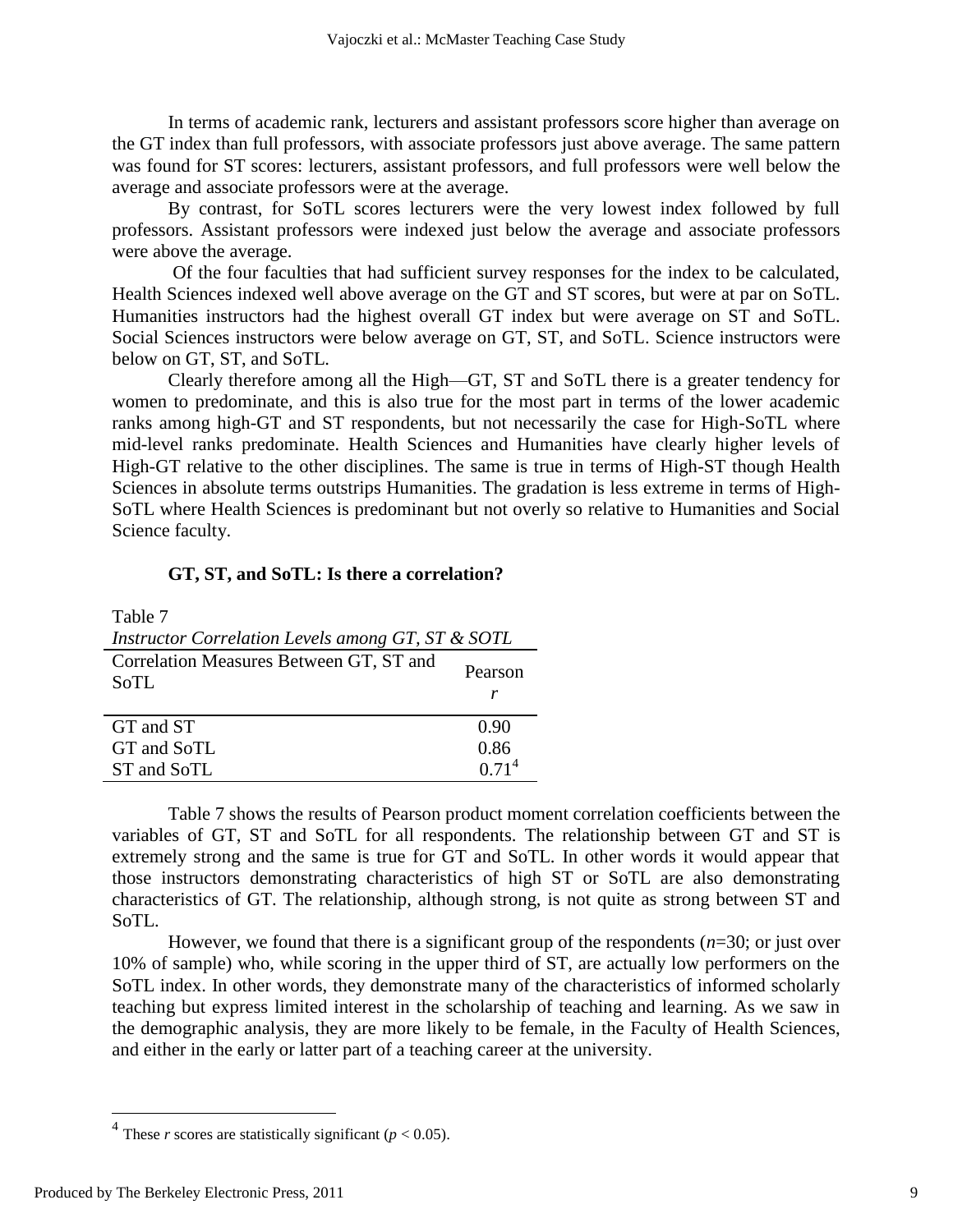There is a smaller group of respondents  $(n=20)$  who demonstrate relatively high SoTL characteristics but low ST characteristics. They are more engaged in the activities of studying pedagogy but are not necessarily applying the approaches to teaching in their own current work at the university. This group tends to be tenured faculty who are Associate or Full professors, in the Faculty of Social Sciences and either mid or late career stage. Perhaps this group is in fact simply not as engaged in the act of teaching currently because they are busy with intensive research in pedagogy (or in their other 'home' disciplines).

The scatterplot in Figure 1 below illustrates the extraordinary strength of association between ST and SoTL among McMaster University faculty with more detail.\



*Figure 1*. Correlation of ST and SoTL Scores

## **Value Placed on Teaching and Learning**

Instructors were asked about the institutional value placed on teaching as well as how their own valuing of teaching has changed over their careers. Analysis was also done to determine if there was a difference in the perception of valuing by those who were considered scholarly teachers and those who were engaged in SoTL, and to see if personal demographics correlated with valuing teaching.

Overall, instructors agreed that teaching was most valued (in order) by: (a) students, (b) departments, (c) the general public, (d) colleagues, (e) their faculty, (f) their discipline, and (g) the institution. In general, those with heavier course loads were less likely to feel that teaching was valued by their department, faculty or discipline. Instructors in the Faculty of Health Sciences more strongly agreed that teaching was valued while those in Business, Engineering and Social Sciences were least likely to agree. In general, female instructors, lecturers and those with less than 3 years teaching experience were more likely to feel that teaching was valued. Instructors who were actively engaged in scholarly teaching and SoTL were also much more likely to report that teaching was valued.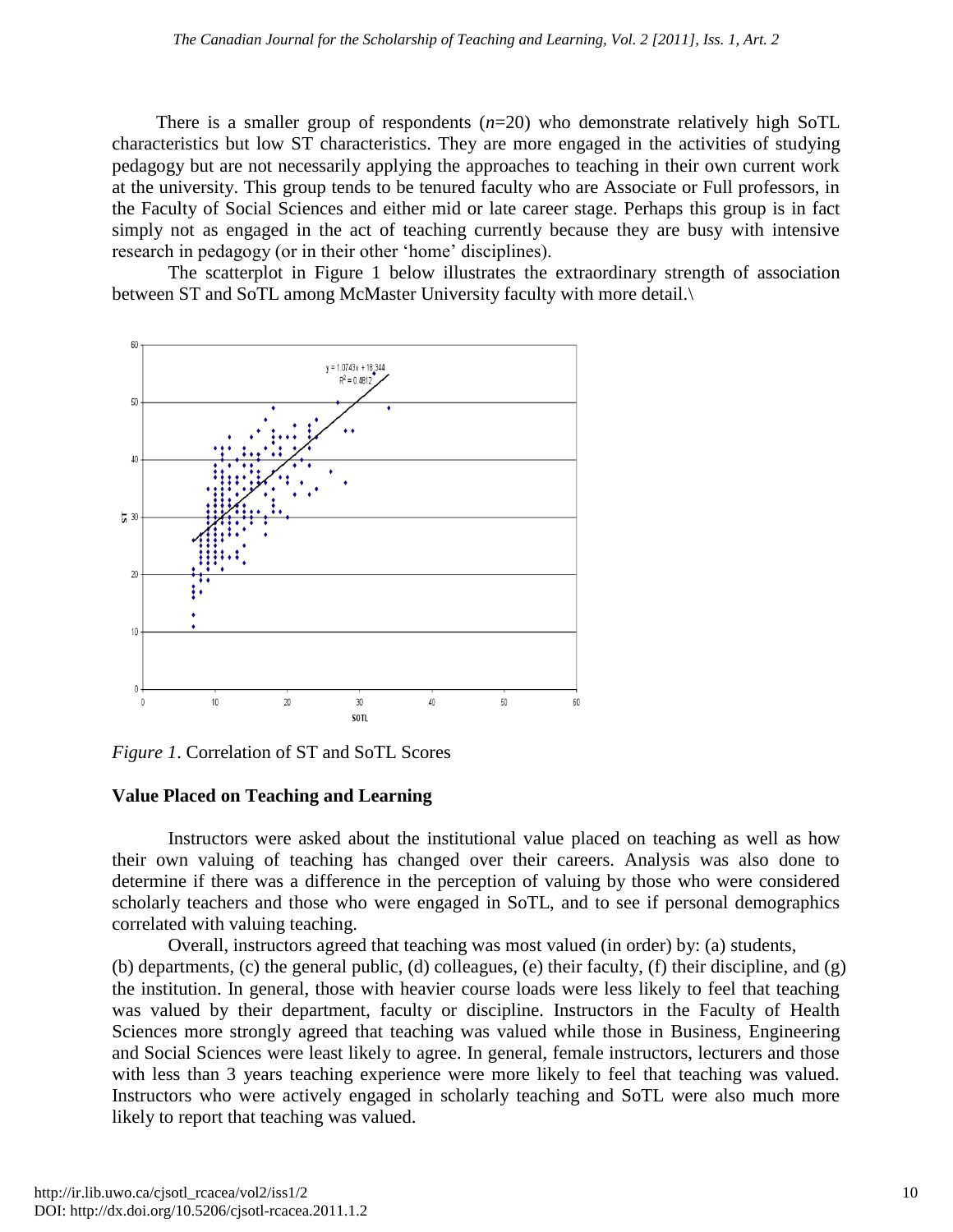When asked about how their own value of teaching had changed from when they began teaching to the current time, and how they felt they would value teaching in 5 to 10 years, there was a decline in how strongly teaching was valued. Individual valuing of teaching was highest in the Faculty of Business and by those engaged in scholarly teaching and SoTL. Lecturers and instructors with the heaviest teaching loads tend to value teaching the most. The data does not inform us why they value teaching more. Do they hold positions that value teaching more because of how they value teaching or is it because of their positions that they value teaching more?

#### **Interest in Participating Teaching and Learning Events**

Instructors were asked about their interest in participating in teaching and learning professional development activities if they were offered at the university. Respondents were asked to identify if they were *very interested*, *somewhat interested*, or *not at all interested* in participating in: (a) workshops (half or full day), (b) multi-day research institutes, (c) showcases of current research on teaching and learning, (d) networking luncheons, (e) seminar series on education, or (f) individual consultation with a research expert.

Overall, respondents were interested in participating in teaching and learning events and ranked half day workshops, seminar courses and showcases of current research as the top three choices. This ranking held true for all respondents*.* Respondents who were ranked High-ST were approximately twice as likely to be interested all of the events than their Low-ST counterparts. This was also true in comparing High-SoTL with Low-SoTL groups. Another interesting finding is that instructors who were in their first three years of teaching, were consistently more interested in participating teaching and learning development activities.

### **Discussion**

The purposes of this study were to: (a) better understand the characteristics of good teachers, scholarly teachers and teachers engaged in the scholarship of teaching and learning at McMaster; (b) determine the relationship between GT, ST and SoTL; (c) assess if the perceived value placed on teaching influences the engagement in GT, ST and SoTL; and (d) determine instructor interest in participating in future teaching and learning events. The remainder of this paper discusses each of these questions.

#### **Characteristics of Teaching and Learning at McMaster**

Teaching and learning practices were looked at in terms of: (a) classroom practices; (b) student feedback; (c) student interaction; (d) expectations, methods and evaluation of students; and (e) advanced teaching and learning practices. In looking at the findings, there were some similarities between all respondents; however, there were some clear differences for groups identified as High-GT, High-ST and High-SoTL.

In general, all respondents used a variety of teaching methods (with lecture being the most prominent), provided feedback to students through a variety of methods (predominantly with marks on assignments and final exams), and interacted regularly with students (mainly through email and office hours). Instructors reported that they had high expectations of students and used a variety of methods to help students learn.

When looking at the teaching practices of instructors who scored highly on GT characteristics they reported increased student feedback, increased student interaction (i.e.,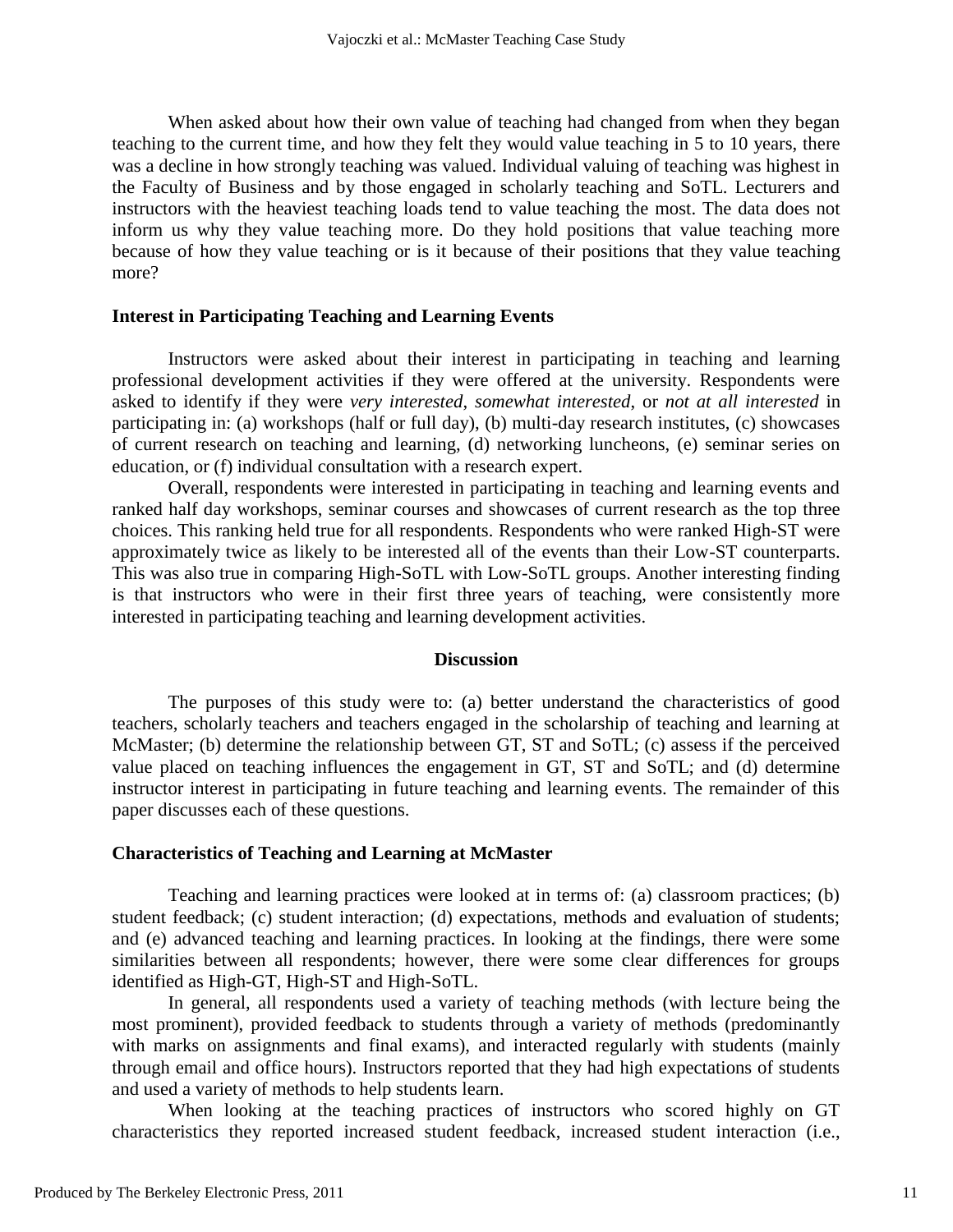online discussions, at academic conferences), higher expectations of students and a greater variety of evaluation methods. These results are not surprising as these are some of the criteria used to define good teaching within the study. What perhaps is interesting is that the criteria of cooperation among students, the use of active learning techniques and respect for diverse ways of learning (the other defining criteria for good teaching) are not as characteristic of this group.

The instructors who scored high in ST characteristics and the SoTL reported similar teaching behaviours as the GT group but tended to demonstrate these behaviours to an even greater extent. These groups also had an increased use of active learning methods (tutorials, small group discussions) considered more engaging of students (with less use of lecture). This group also spent more time interacting with students outside of class.

Another significant difference for the High-ST/High-SoTL groups was their engagement in advanced teaching and learning activities (e.g., trying new teaching and learning approaches, reading the literature, applying for grants). High-ST and High-SoTL reported much higher rates of implementing (and assessing) new approaches to teaching and learning, reading the literature on teaching and learning, and applying for teaching and learning grants. Again, while this is not surprising as these are the criteria that were used to identify this group, what is interesting is that the percentage of instructors reading and publishing about teaching and learning is surprisingly low. This is also true of applications for teaching and learning grants. If instructors are implementing and assessing new approaches to teaching and learning, perhaps additional avenues or ways of helping instructors share this work with colleagues both within McMaster and beyond is needed. This outcome aligns well with Gale's (2008) definition of SoTL whereby instructors are invited to go public and disseminate beyond the local context. Implicit in the definition is the idea of a journey to engaging in SoTL and that there is development work required to allow instructors to go public and move beyond the local context.

Early career academics reported greater interest in participating in teaching and learning professional development. The literature suggests that early in an individual's teaching career, learning is likely to be viewed as a teaching-centred activity but over time there is movement towards a student-centred approach which would map well to the characteristics identified for GT in this research (Akerlind, 2007). The socialization experiences of early career academics can be strengthened through the creation of communities of practice around teaching and learning (Gibbs, Knapper, & Piccinin, 2009; Richlin & Cox, 2004). Such communities are designed to engage groups of people, for example, multi-disciplinary faculty on a campus, in sharing sets of problems and concerns as well as passions about a topic, deepening their knowledge and expertise by interacting on an ongoing basis (Wenger, McDermott, & Snyder, 2002).

## **Demographic Characteristics**

Demographic characteristics were compared between all respondents and for those identified as High-GT/ST/SoTL. Demographic data included sex, rank, title, years teaching and faculty. The sample was found to be representative of the university population.

In general, the distribution of sex, rank and appointment among High GT/ST/SoTL instructors were similar. Respondents identified as High-ST tended to be female, teaching professors and most likely to be in the faculty of health sciences (and least likely to be in science and social science). Teaching professor appointments typically focus on undergraduate teaching and service with a modest pedagogical component. This often includes a leadership component which may be expressed through pedagogical scholarship. Sessional instructors (i.e., hired to teach one or more courses on a term-by-term contract) and those with Contractually Limited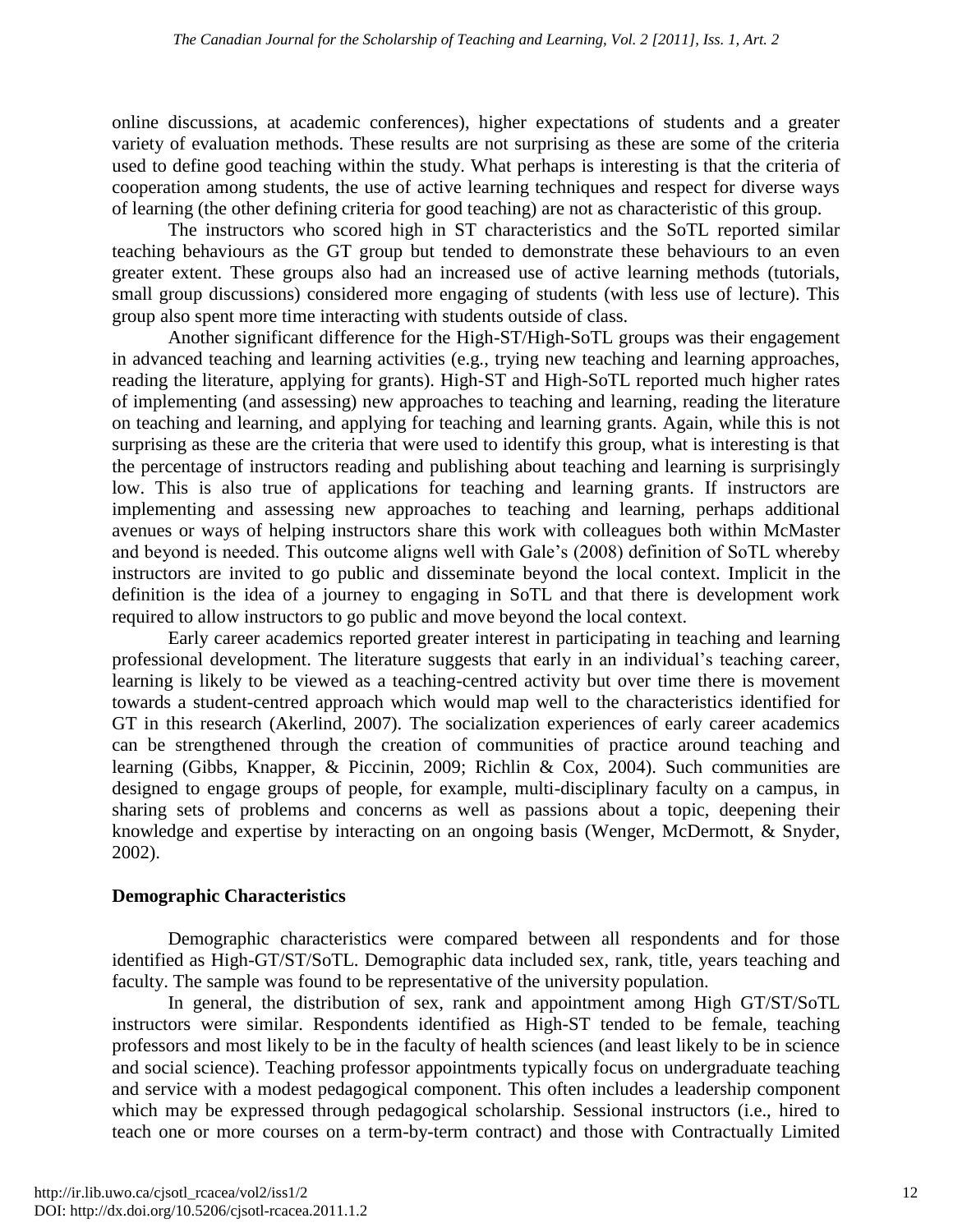Appointments (i.e., a faculty appointment between one to six years that is not associated with tenure or permanence) also scored high on scholarly teaching characteristics. Interestingly, over 62% of the faculty that were identified as low scholarly teachers, were tenured or tenure track faculty.

Respondents identified as High-SoTL also tended to be female and more likely in the Faculty of Health Sciences, and they tended to have more years teaching experience. The results are not sufficiently robust to allow us to make conclusions if this is a clearly a gender factor or if it is a discipline factor as the Faculty of Health Sciences has a greater proportion of female faculty than other areas on campus.

The categories for years of appointment were created to capture pre-tenure, immediately post-tenure and established tenure track instructors. In the 3-5 years category both High-ST and High-SoTL teachers are under-represented. This may represent an emphasis by these individuals on disciplinary research performance in the years leading up to tenure. Conversely, in the group immediately post-tenure (6-10 years) there is increased representation of High-ST and High-SoTL instructors. This may represent additional time that these individuals place on teaching, or a difference in the cohort hired at that time. At the higher ranks of faculty appointment, which are achieved typically post-tenure, there are higher numbers in the SoTL section as opposed to the high scholarly teachers. It is hypothesized that this occurs because post-tenure many faculty report having more time to engage in research about teaching and learning although they may have become quite entrenched in their approach to teaching and learning making the transition to scholarly teaching more challenging.

Similarly, ST and SoTL scores were examined to determine if they were impacted by instructors who had a teaching release in the previous 24 months. It was anticipated that faculty who focused more heavily on their research, would be more likely to have a teaching release and a lower ST and SoTL score. There was no evident link to teaching release between the ST and SoTL scores.

As the Faculty of Health Sciences at McMaster University has a long history of evidencebased education, problem-based learning, and research in education, it is not surprising that a large number of instructors from this faculty had High-ST and SoTL scores. Instructors from Business, Engineering and Humanities scored similarly to all respondents for ST and SoTL, while the Faculty of Science is under-represented in both the number of scholarly and SoTL teachers. The Faculty of Social Sciences also has a very small number of teachers involved in scholarly teaching. It is reasonable in a Faculty of Social Sciences that some faculty may be engaged in research on teaching and learning as part of their disciplinary research. It would be interesting to explore these trends further as other Faculties introduce various pedagogical approaches.

#### **Relationship between GT, ST and SoTL**

While the characteristics of GT, ST and SoTL were compared throughout the paper, the question of whether or not these concepts are correlated remains. As described in the literature review, the link between ST and GT has received some support in the literature, but the link between ST and SoTL is unclear (Cox, et al. 2004; McKinney, 2007). Among McMaster University respondents, there was an extremely strong correlation was between GT and ST, supporting this literature. The test of the relationship between ST and SoTL tendencies among McMaster University undergraduate instructors shows that there is in fact a high relationship between ST and SoTL scores.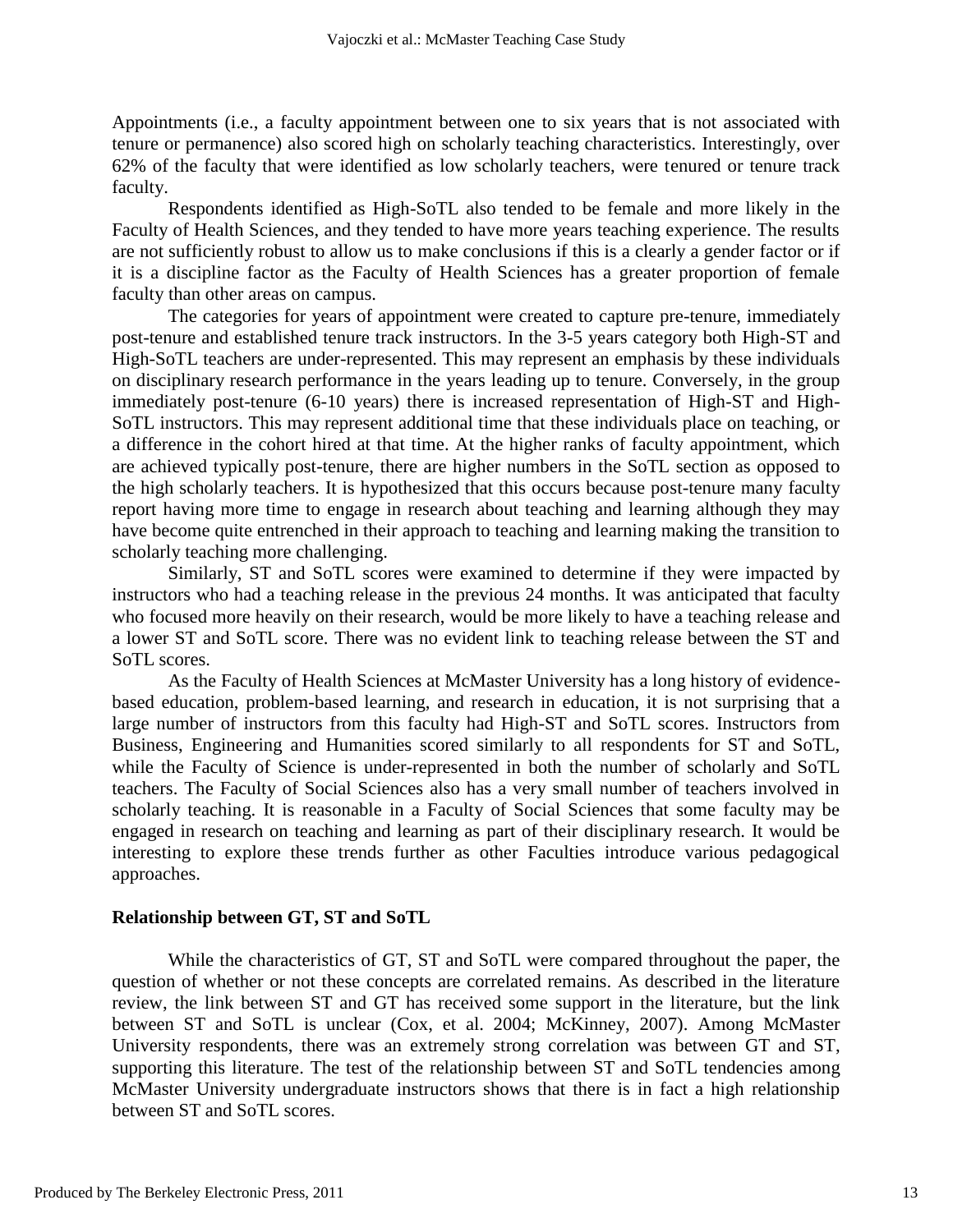While we do know that there is a relationship between ST and SoTL, we do not know if in fact there is a causal link between ST and SoTL. In other words, we can not say with certainty based on these results that those instructors who are inclined to the behaviour and attitudes associated with ST causes instructors to take up SoTL. Nor can we say, based on these data that engaging in scholarship of teaching directly causes instructors to take on a more scholarly teaching approach. The McMaster data indicate that it is possible to exist as an individual with a high score in one domain, and a lower score in the other. But we do know that they are generally highly correlated and appear to complement each other. In fact a very basic analysis of distribution of ST and SoTL scores, coupled with a cross-tabulation of results suggests that in fact many of the high-ST and high SoTL instructors are similar and indeed the same people on campus, with a few differences.

## **Value Placed on Teaching**

For teaching to be seen as scholarly work it must be both personally and professionally rewarding and valued. The perceived value placed on teaching by different parties is likely to influence how much effort is put into teaching or researching ways to better teach students. Valuing is often considered in terms of assessment / recognition and reward for teaching and SoTL. These are often reported as primary challenges to ST and SoTL in institutions of higher education.

Instructors perceived that students valued teaching but they reported that this same perception of value was not placed on teaching by the institution. There were also some faculties that were reported to value teaching more than others. This reinforces the potential influence of departmental leadership and the need to share strategies and successes across the university. Strategies to increase the sense of valuing include structural changes (e.g., policy, resources, ways of disseminating findings), human resources (e.g., orientation programs, faculty development, fellowships), political processes (e.g., appointment process, leadership roles, influence) and symbolic recognition (e.g., public document –mission/vision, awards, forums on education) (Huber & Hutchings, 2005; McKinney, 2007; Theall & Centra, 2001; Weimer, 2006).

On an individual level, lecturers, those teaching less than three years, and those engaged in ST and SoTL seem to perceive teaching to be the most valued. Perhaps this group needs to be involved and oriented from early on to the resources available for engagement in a variety of teaching practices. The impact that increased course loads have on the desire and ability of instructors to engage in ST and SoTL needs to be investigated further.

## **Conclusion and Future Directions**

The characteristics of GT, ST and SoTL among undergraduate instructors at McMaster University have been described and compared. Based on the findings of this survey we see that a variety of GT, ST and SoTL practices are being implemented by all instructors surveyed, and that there does appear to be a correlation between those engaged in ST and SoTL as well as a fundamental connection between ST and SoTL with good teaching practices. A number of the variables that were used to define ST and SoTL have been identified. By focussing initiatives on increasing scores on variables that were low will help to guide future initiatives at the university. These initial results, and the potential to ultimately influence student learning by influencing teaching, reinforce the need to continue to explore this field.

While a number of interesting findings emerged from the original survey, the teaching and learning climate at McMaster University is rapidly evolving. The emphasis on scholarship in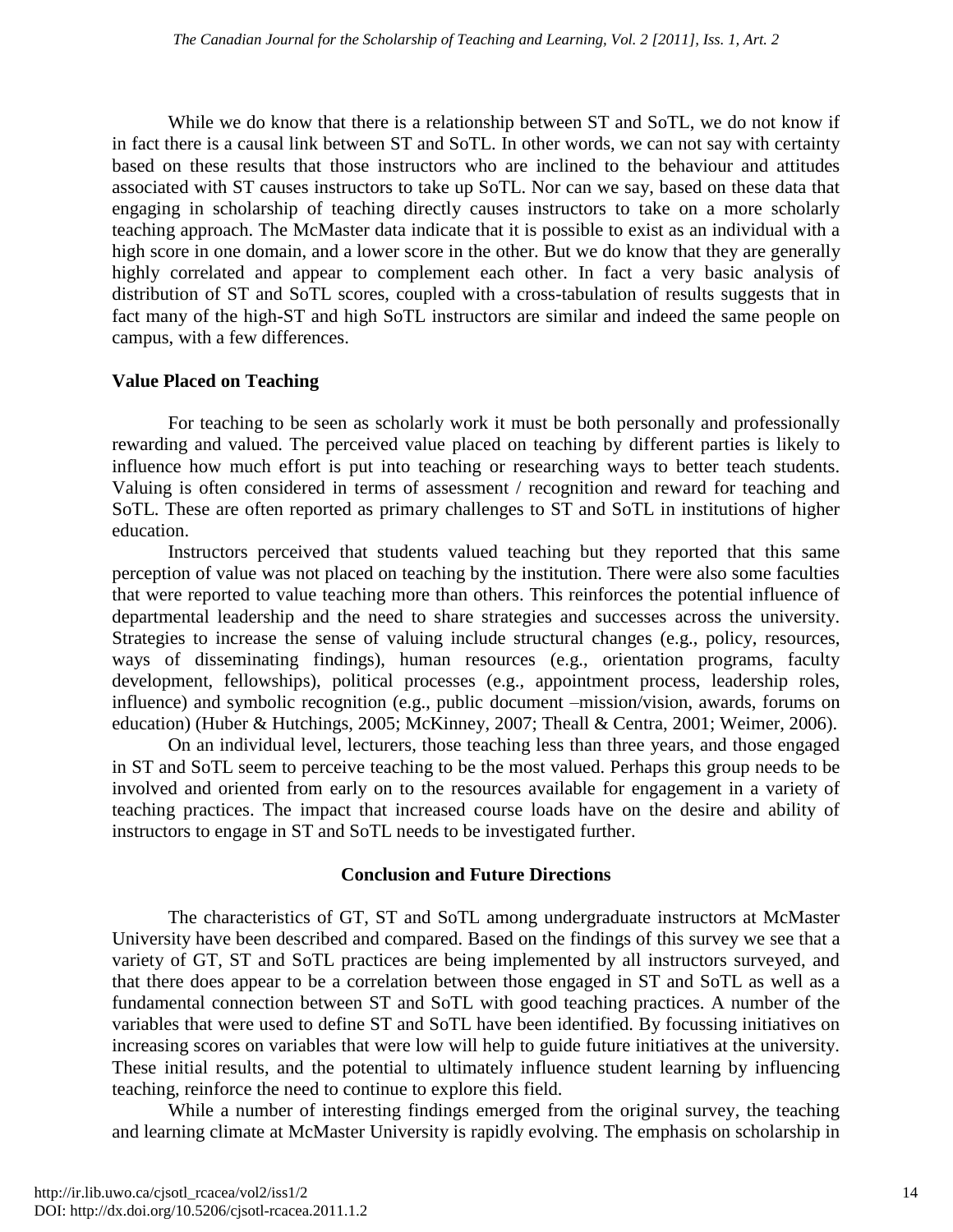teaching and learning is growing throughout North America and the emergence of Web 2.0 technologies to enhance undergraduate student learning and encourage instructor-student interaction will impact the teaching and learning environment. A new classification of faculty appointment (the teaching professor) was introduced at McMaster in 2006. Teaching Professors are generally hired as assistant professors and move through the ranks of associate professor to full professor, earning permanence (a tenure-like status) during the process. Individuals within this classification have a heavier emphasis placed upon teaching and lower emphasis placed upon research than the standard faculty appointment although pedagogical research is a requirement for promotion to full professor for teaching professors. It will be interesting to observe if SoTL work becomes the domain solely of teaching professors at McMaster Univeristy or if the involvement of teaching professors in pedagogical research will translate in greater campus wide involvement by faculty holding more traditional appointments.

At McMaster University a number of additional changes have occurred since the questionnare was completed that may be changing the context within which ST/SoTL occurs. These include: the introduction of teaching professor positions; workshops and conferences that focus on enabling and celebrating the scholarship of teaching and learning; a change in Provost, President, and Deans; the introduction of a Task Force on Teaching and Learning (TOTAL) that identified ST and SoTL as areas of focus; the inclusion of SoTL in the recently released strategic plan for the institution and the creation of an Education Consultant position within the teaching and learning centre (i.e., Centre for Leadership in Learning) that focuses on enabling, facilitating and participating in the scholarship of teaching and learning. Administrating the survey again in 2011 would provide a mechanism to measure the effect of these changes. Although isolating the impact of the local changes from the wider adoption of SoTL would be very challenging.

Prior to administering the survey several changes to the survey instrument should occur. Good teaching was measured through the creation of Likert type questions that corresponded to Chickering and Gamson's (1987) seven principles for good practice in undergraduate education. One practice, time on task, was not effectively measured in the original survey and should be added to any future survey. The addition of qualitative methods (including focus groups) should also be considered. We believe that such qualitative work may also help determine beyond the exiting literature the measurement validity of the questions within the survey as an indicator of teaching attitudes in particular. For example, questions about the respondent's definition of good teaching, scholarly teaching, the scholarship of teaching and learning, and "active learning" would be informative. $5$ 

There were also a series of questions in the original survey that asked respondents to comment on their likelihood for future behaviours. This information was not informative and questions about the validity of results from this section indicate that it should be dropped from future surveys. Due to the questionable validity of the responses to this question, they have not been reported on in this paper.

McMaster University, like many university campuses in North America, is trying to expand their graduate student numbers. This emphasis on graduate expansion has occurred with a con-committal emphasis on graduate teaching and learning. A future survey on teaching and learning should include some questions to gauge the graduate teaching and learning experience.

 $\overline{a}$ 

<sup>&</sup>lt;sup>5</sup> The level of validity in these measures, and indeed the reliability in different studies, would be improved were other education institutions in Canada and around the world to replicate this survey. To that extent we have openly shared our survey design and questionnaire with other educational institutions following a preliminary presentation of methodologies and results at the 2008 STLHE Annual conference in Windsor, Ontario.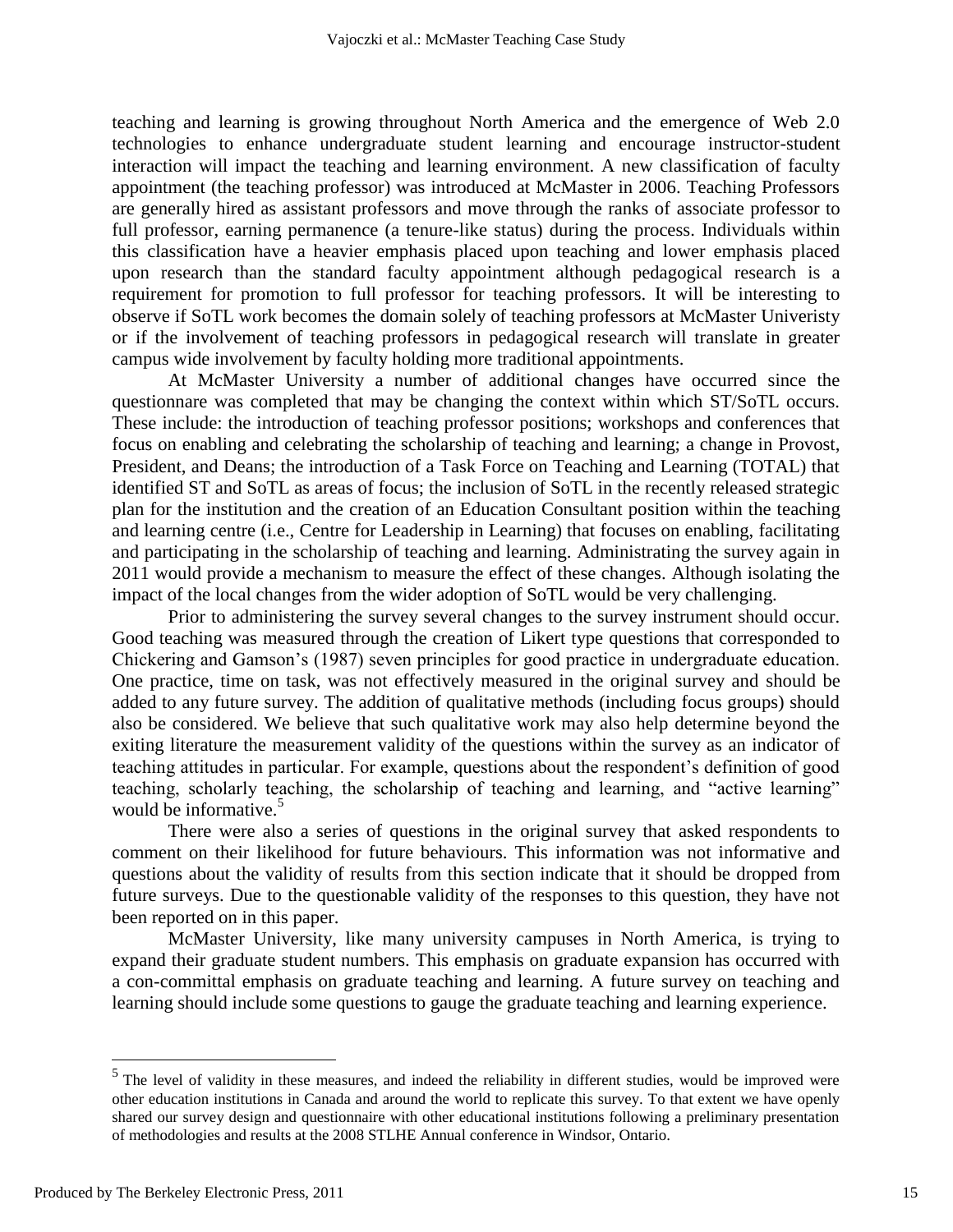The knowledge gained about teaching and learning at McMaster University is valuable for providing a baseline and for guiding the activities of the campus teaching and learning centre (i.e., Centre for Leadership in Learning). It would be useful to have a broader understanding of the spatial context of teaching and learning across Canada and internationally by running this survey at a variety of institutions across Canada. The results from this broader research may be useful in informing practices at teaching learning centres nationally.

McMaster University has an international reputation in at least two signature pedagogies – inquiry learning and problem-based learning. A future survey may want to assess the spread of these two pedagogies across the campus. Are they being used across all Faculties? Are they being used in large and small classes? Are they being used by faculty at a variety of student level and faculty rank? Is there a correlation between the use of these methods, and involvement in GT, ST or SoTL?

Much of this work is based on the premise that scholarly teaching should be fostered as it will improve the student learning experience and that scholarship of teaching and learning may improve the student learning experience. A future study (i.e., survey) would permit the researchers to gauge if scholarly teaching and/or scholarship of teaching and learning can be "grown" on a university campus. Qualitative discussions about whether this growth impacted (positively, negatively, or neutrally) the quality of student learning would need to be explored.

## **References**

- Akerlind, G. S. (2007). Constraints on academics' potential for developing as a teacher. *Studies in Higher Education, 32*(1), 21-37. <http://dx.doi.org/10.1080/03075070601099416>
- Allen, M., & Field, P. (2005). Scholarly teaching and scholarship of teaching: Noting the difference. *International Journal of Nursing Education Scholarship*, *2*(1). <http://dx.doi.org/10.2202/1548-923X.1094>
- Boyer, E. (1990). *Scholarship reconsidered: Priorities for the professoriate*. Princeton, NJ: The Carnegie Foundation for the Advancement of Teaching.
- Britnell, J., Brockerhoff-MacDonald, B., Carter, L., Dawson, D., Doucet, L., Evers, F., Hall, S., Kerr, D., Liboiron-Grenier, L., McIntyre, G., Mighty, J., Siddall, G., & Wilson, J. (2010). *University faculty engagement in teaching development activities: Phase 2. Toronto, ON:* Higher Education Quality Council of Ontario.
- Cambridge, B. (2001). Fostering the scholarship of teaching and learning: Communities of practice. *To Improve the Academy, 19*, 3-16.
- Chickering, A. W., & Gamson, Z. F. (1987, March). Seven principles for good practice in undergraduate education. *AAHE Bulletin*, 3-7.
- Christensen Hughes, J. (2005). Improving the quality of teaching and learning in higher education through the development of a framework for supporting the scholarship of teaching and learning in Canada. Unpublished position paper.
- Clark, I., Moran, G., Skolnik, M., & Trick, D. (2009). *Academic transformation: The forces reshaping higher education in Ontario.* Montreal, QC: McGill University Press.
- Cox, R., Huber, M. T., & Hutchings, P. (2004). *Survey of CASTL scholars.* Stanford, CA: The Carnegie Foundation for the Advancement of Teaching.
- Gale, R. A. (2008). Points without limits: Individual inquiry, collaborative investigation, and collective scholarship. *To Improve the Academy, 26*, 39-52.
- Gibbs, G., Knapper, C., & Piccinin, S. (2009) Departmental Leadership of Teaching in Research-Intensive Environments. York, UK: Higher Education Academy.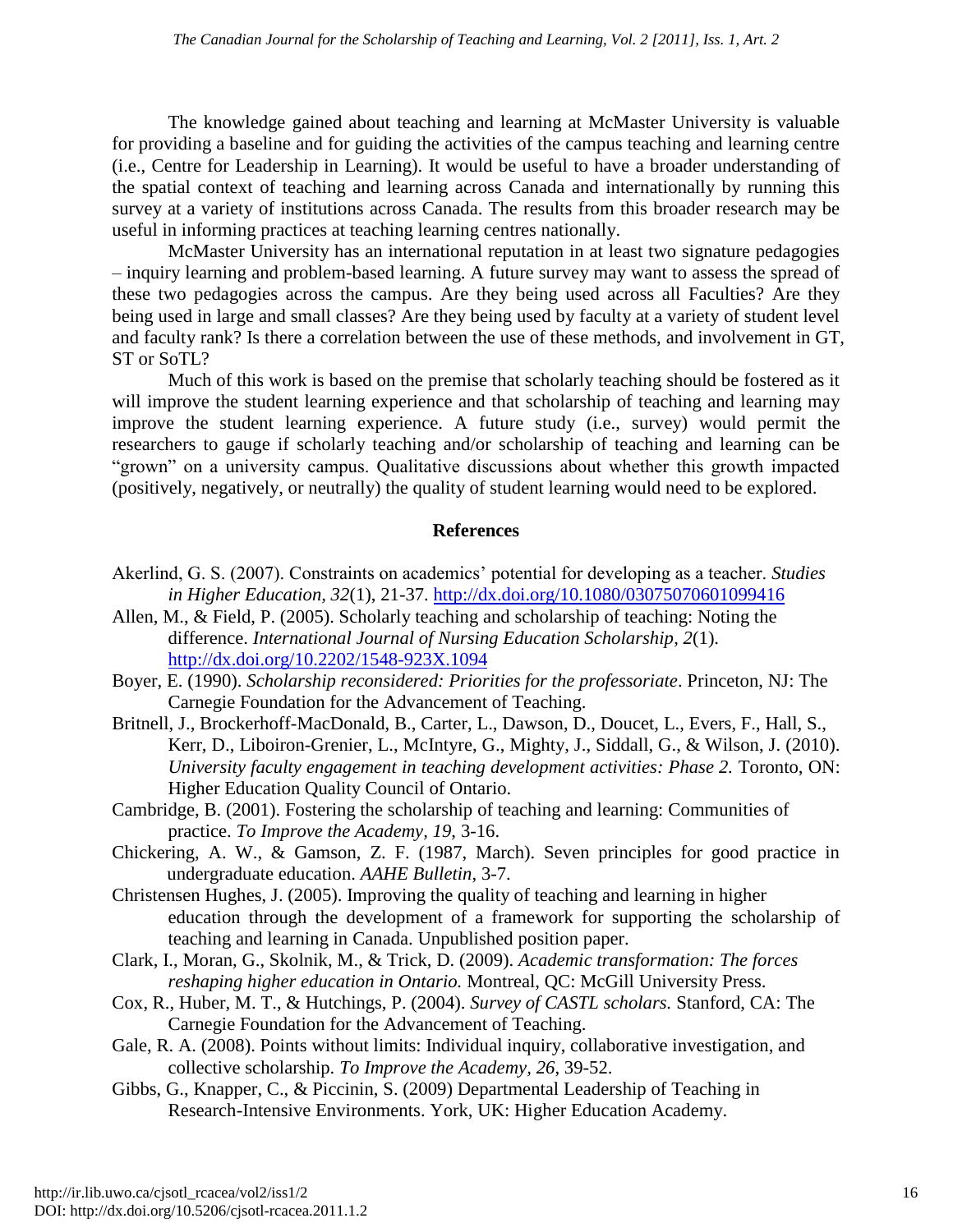- Huber, M. T., & Hutchings, P. (2005). *The advancement of learning: Building the teaching commons.* San Francisco, CA: Jossey-Bass.
- Hutchings, P., & Shulman, L. (1999, September). The scholarship of teaching. *Change*, 11-15.
- Kreber, C. (2001) Conceptualizing the scholarship of teaching and identifying unresolved issues: The framework for this volume. In C. Kreber (Ed.), *New directions for teaching and learning: No. 86. Scholarship revisited: Perspectives on the scholarship of teaching*  (pp. 1-19)*.* San Francisco, CA: Jossey-Bass.
- Kreber, C., & Cranton, P. A. (2000). Exploring the scholarship of teaching. *The Journal of Higher Education, 71*(4), 476-495.<http://dx.doi.org/10.2307/2649149>
- McKinney, K. (2004). The scholarship of teaching and learning: Past lessons, current challenges, and future visions. *To Improve the Academy, 22,* 3-19.
- McKinney, K. (2007). *Enhancing learning through the scholarship of teaching and learning*. Bolton, MA: Anker Publishing Company.
- Richlin, L. (2001). Scholarly teaching and the scholarship of teaching. *New Directions for Teaching and Learning, 86*, 57-67. <http://dx.doi.org/10.1002/tl.16>
- Richlin, L., & Cox., M. (2004). Developing scholarly teaching and the Scholarship of teaching through faculty learning communities. *New Directions for Teaching and Learning*, *97*, 127-135. <http://dx.doi.org/10.1002/tl.139>
- Theall, M., & Centra, J. (2001). Assessing the scholarship of teaching: Valid decisions from valid evidence. *New Directions for Teaching and Learning, 86*, 31-43. <http://dx.doi.org/10.1002/tl.14>
- Weimer, M. E. (2006). *Enhancing scholarly work on teaching and learning: Professional literature that makes a difference.* San Francisco, CA: Jossey-Bass.
- Wenger, E., McDermott, R., & Snyder, W. M. (2002). *Cultivating communities of practice: A guide to managing knowledge.* Boston: Harvard Business School Press.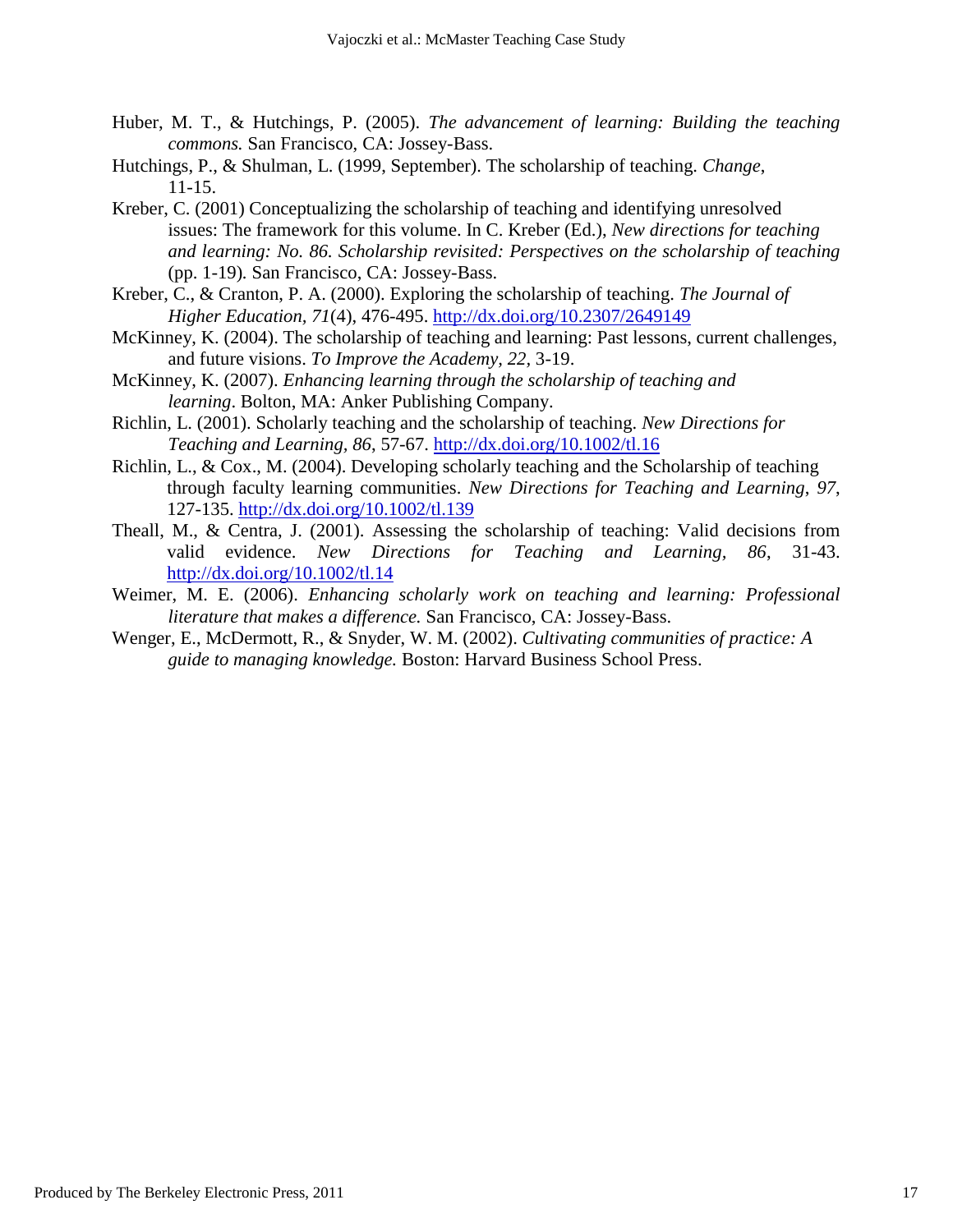## **Appendix A Questionnaire**

### **A Study of Teaching and Learning Practices at McMaster University**

#### **I. Some questions about your interactions with students**

- 1. Are you willing to participate in this survey?
	- Yes
	- No

2. Please **click** the box that best describes how frequently you use the following activities:

|                           |            |            |            |            | Never Rarely Occasionally Frequently Predominantly |
|---------------------------|------------|------------|------------|------------|----------------------------------------------------|
| Lecture                   | O          | ∩          | O          | O          | О                                                  |
| Tutorial                  | Ο          | $\bigcirc$ | $\circ$    | O          | ◯                                                  |
| Seminar                   | Ο          | $\bigcirc$ | $\circ$    | $\circ$    | $\bigcirc$                                         |
| Laboratory experiments    | Ο          | $\bigcirc$ | $\circ$    | O          | $\bigcirc$                                         |
| Field trips/experiences   | Ο          | $\bigcirc$ | $\circ$    | $\bigcirc$ | ◯                                                  |
| Student led presentations | $\bigcirc$ | $\bigcirc$ | $\bigcirc$ | $\bigcirc$ | O                                                  |
| Small group discussions   | O          | $\bigcirc$ | $\bigcirc$ | ∩          | ∩                                                  |
| Active learning           | ∩          | ∩          | ∩          | ∩          | ∩                                                  |

If there are any other activities, please specify and describe frequency:

#### 3. Please click the box that best answers the following statements:

Students in my class participate in ….

#### Never Rarely Occasionally Often Usually Not Anymore

| Group work activities <i>outside</i> of the classroom                                         | O               | $\circ$              | $\circ$                  | $\circ$                  | ∩                     |  |
|-----------------------------------------------------------------------------------------------|-----------------|----------------------|--------------------------|--------------------------|-----------------------|--|
| Group work activities <i>during</i> my class                                                  | ∩               | $\bigcirc$           | $\bigcirc$               | $\circ$                  | $\bigcirc$            |  |
| Online discussions                                                                            | ∩               | $\circ$              | $\circ$                  | $\circ$                  | $\circ$               |  |
| Online group projects<br>Helping each other understand the material                           | $\bigcirc$<br>∩ | $\bigcap$<br>$\circ$ | $\bigcirc$<br>$\bigcirc$ | $\bigcirc$<br>$\bigcirc$ | $\bigcirc$<br>$\circ$ |  |
| Activities to introduce themselves to each<br>other in the first lecture (e.g. an icebreaker) | ∩               | $\circ$              | $\bigcirc$               | $\circ$                  | $\bigcirc$            |  |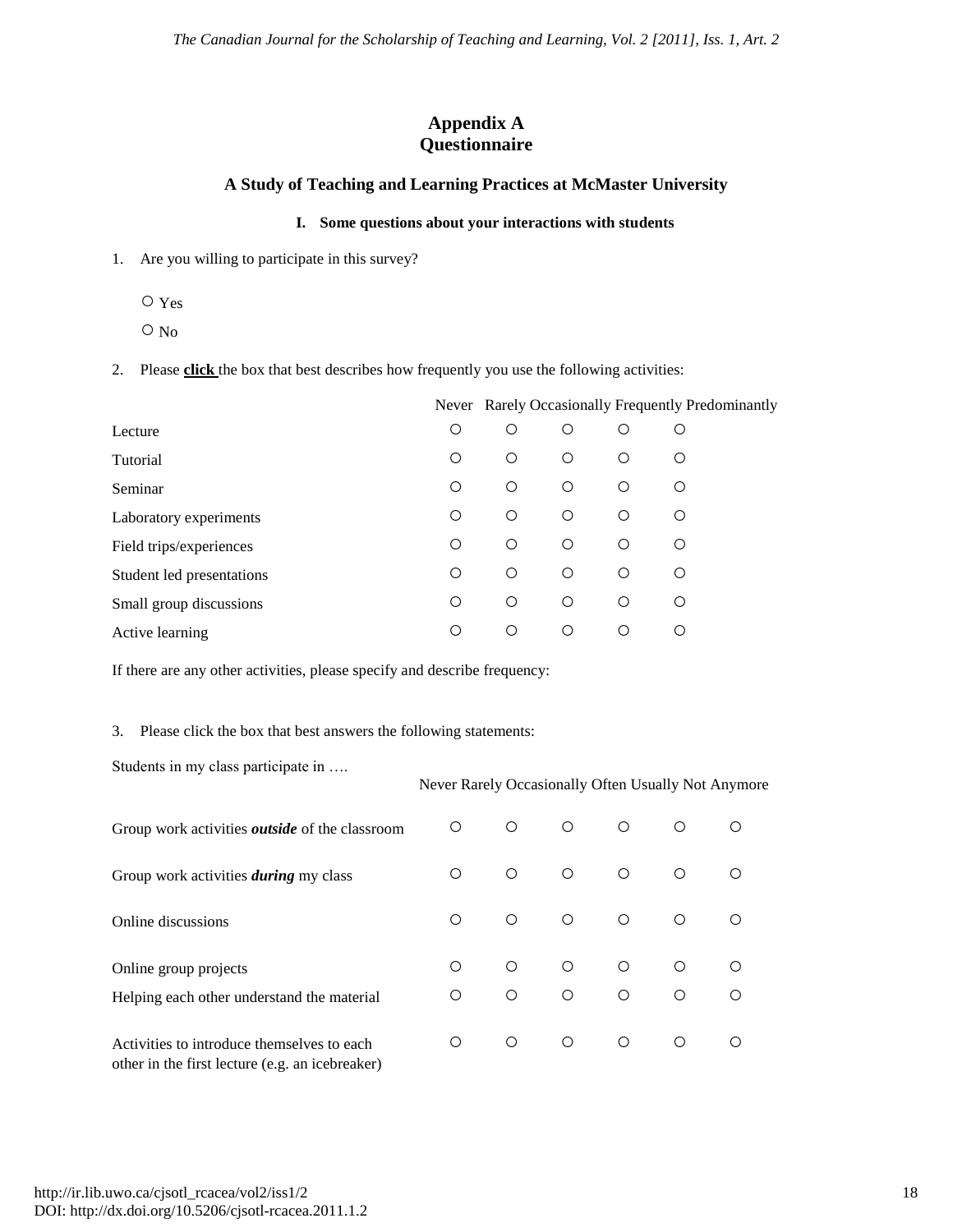4. Outside of the scheduled class time, where do you interact with undergraduate students? (*check all that apply*)

| In the corridor                        |
|----------------------------------------|
| During office hours                    |
| In my office; but outside office hours |
| Online discussions                     |
| Email                                  |
| Over coffee                            |
| Over a meal                            |
| At student social events               |
| At student athletic events             |
| At academic conferences                |
| Never                                  |
|                                        |

5. How many hours per week on average, during the academic term, do you spend with undergraduate students outside of class time?

(*Choose only one of the following*)

○ None

 $O$  1-2 hours

 $\circ$  3-5 hours

 $O$  6-10 hours

○ 11-15 hours

 $O > 15$  hours

6. Students in my class receive feedback in the following ways: (*Check all that apply*)

Marks on assignments Marks on midterms Marks on final exams Final grades Written comments on assignments Written comments on midterms Written comments on final exams During office hours Through interaction with Teaching Assistants To the entire class during lecture Through online discussion boards Through online testing tools Comments and suggestions from peers

Other: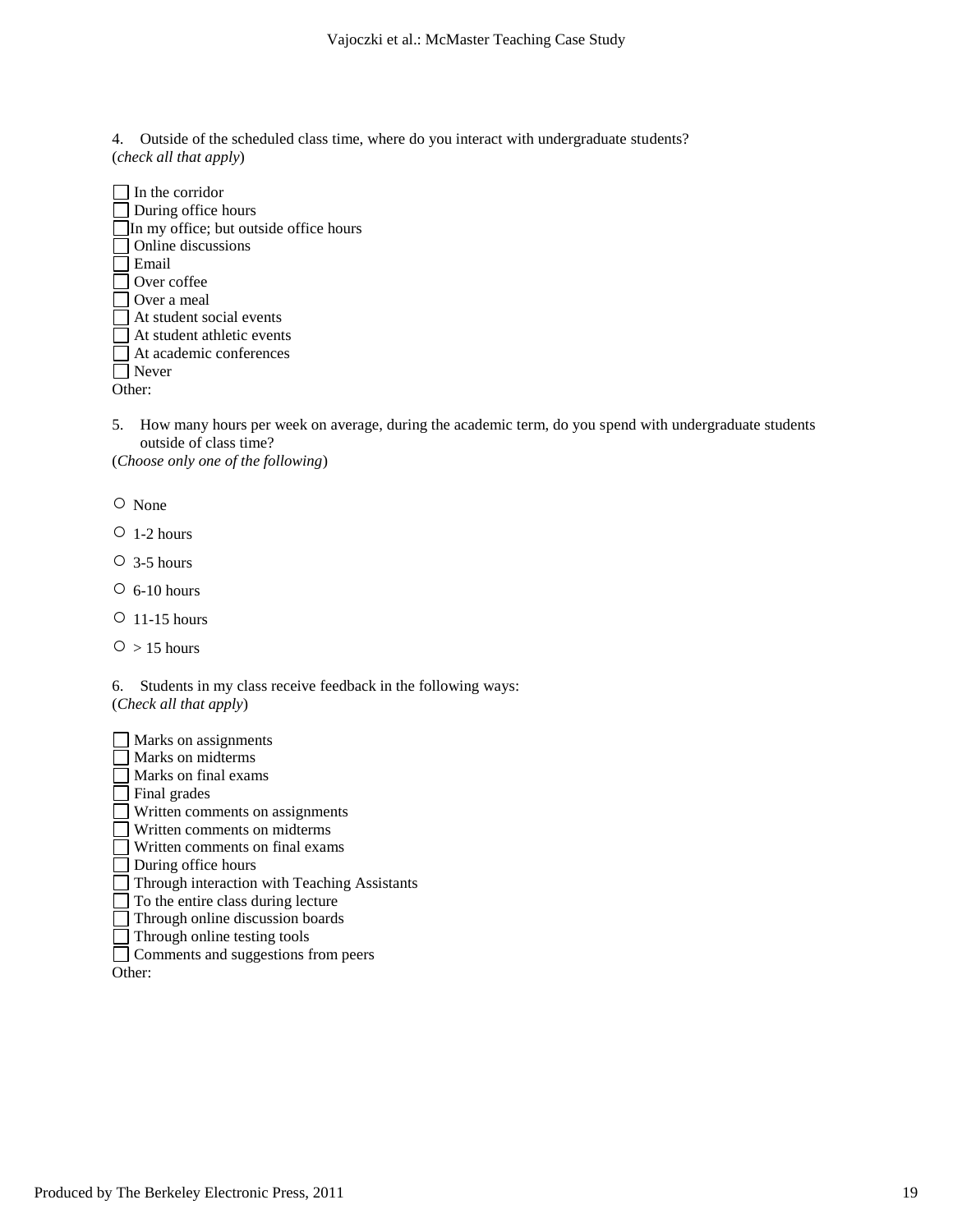7. On average, how frequently do students in your courses receive feedback? (*Choose only one of the following*)

○ Weekly

○ Bi-Weekly

○ Monthly

○ Couple of times per term Other:

8. Please click the box that best describes your agreement with the following statements:

|                                                                                              | Disagree   | Strongly Disagree Neutral Agree Strongly |            |            | Agree |
|----------------------------------------------------------------------------------------------|------------|------------------------------------------|------------|------------|-------|
| I have high expectations of the quality of work<br>undergraduate students should complete    | O.         | $\bigcirc$                               | $\circ$    | $\bigcirc$ | ◯     |
| Undergraduate students are aware of my expectations for<br>the quality of work in my courses | $\circ$    | $\bigcap$                                | $\bigcirc$ | $\bigcirc$ |       |
| I use a variety of methods to help students learn                                            | $\bigcirc$ | $\bigcirc$                               | $\circ$    | $\circ$    |       |
| I evaluate students in many different ways                                                   | ∩          | ∩                                        | ∩          | ∩          |       |

#### **II. Now some questions about how you think teaching is valued….**

9. Indicate your agreement with the following statements. Teaching is highly valued by:

|                    | Neither                                   |            |            |            |                   |
|--------------------|-------------------------------------------|------------|------------|------------|-------------------|
|                    | Strongly Somewhat Agree Somewhat Strongly |            |            |            |                   |
|                    | Agree                                     |            | Agree Nor  |            | Disagree Disagree |
|                    |                                           |            | Disagree   |            |                   |
| Colleagues         | $\circ$                                   | $\circ$    | $\bigcirc$ | $\bigcirc$ | $\bigcirc$        |
| Department         | $\circ$                                   | $\circ$    | $\circ$    | $\circ$    | $\circ$           |
| Faculty            | $\circ$                                   | $\circ$    | $\circ$    | $\circ$    | O                 |
| Institution        | $\circ$                                   | $\circ$    | $\circ$    | $\bigcirc$ | O                 |
| Discipline         | $\circ$                                   | $\bigcirc$ | $\bigcirc$ | $\bigcirc$ | O                 |
| Students           | $\circ$                                   | $\circ$    | $\circ$    | $\circ$    | O                 |
| The general public | O                                         | $\circ$    | $\circ$    | $\circ$    | Ο                 |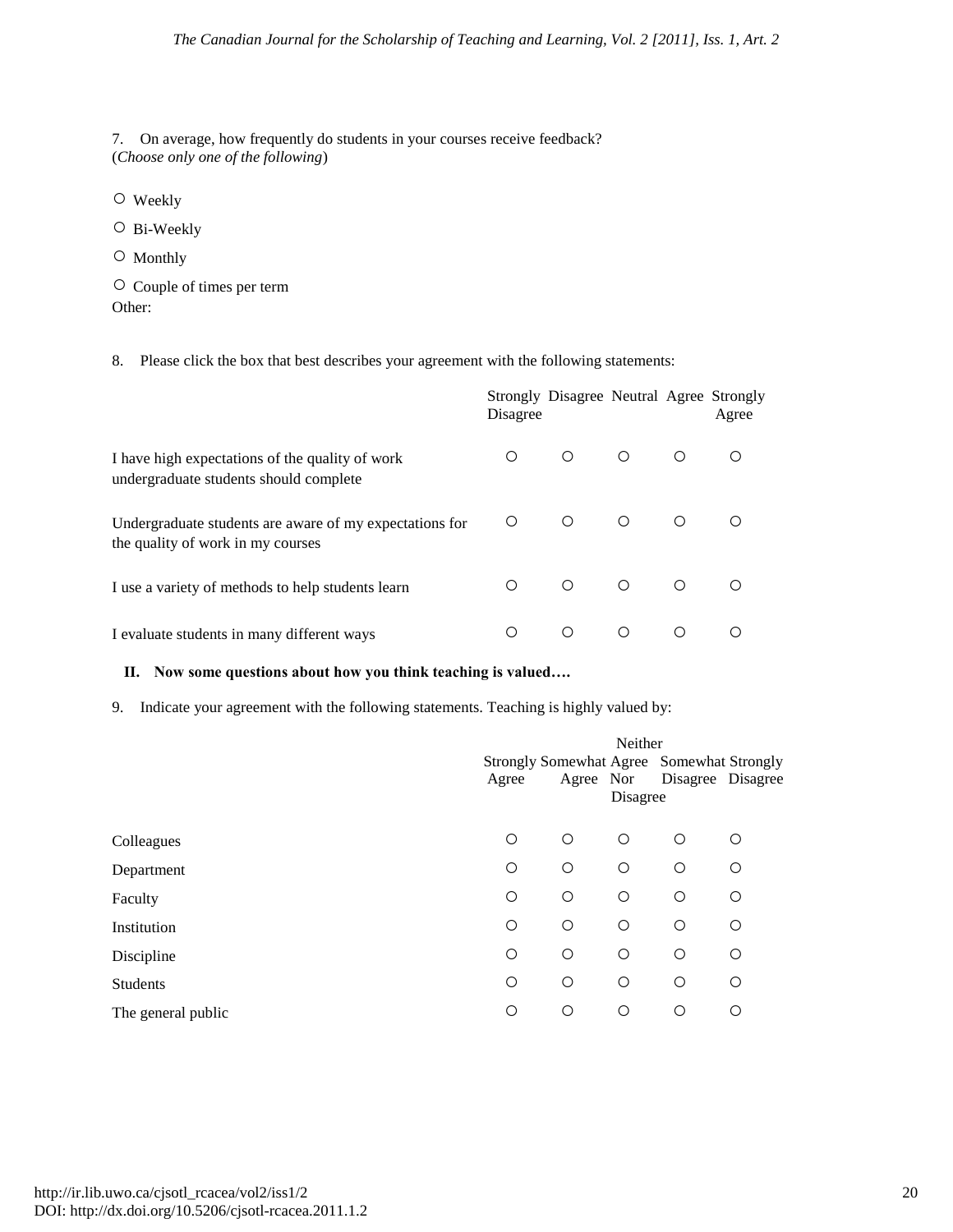10. To what extent has the value you put on teaching changed? Indicate how much you personally valued, value, or expect to value teaching?

|                                                | Very<br>Low | Low Moderately Fairly Very<br>High High |            |         |  |
|------------------------------------------------|-------------|-----------------------------------------|------------|---------|--|
| <b>Now</b>                                     | $\bigcirc$  | $\Omega$ $\Omega$                       |            |         |  |
| When you taught your first undergraduate class |             | $\overline{O}$                          | $\bigcirc$ | $\circ$ |  |
| In $5-10$ years                                |             | $\bigcap$                               |            |         |  |

#### **III. Now some questions about your teaching and learning practices….**

11. To what extent do the following influence your current teaching practices? Please rate the following:

| Low |            |            |            |                                 |
|-----|------------|------------|------------|---------------------------------|
| Ω   | ∩          | O          | ∩          | ( )                             |
| O   | Ω          | O          | Ω          | ∩                               |
| Ω   | $\bigcirc$ | $\bigcirc$ | $\bigcirc$ | ∩                               |
| Ω   | ∩          | O          | Ω          | ∩                               |
| Ω   | ∩          | O          | Ω          | ∩                               |
| O   | O          | Ο          | Ο          | ∩                               |
| Ω   | $\bigcirc$ | O          | ∩          | ∩                               |
| Ω   | Ω          | O          | Ω          | ∩                               |
| Ω   | O          | O          | Ω          | ∩                               |
| ◯   | Ω          | Ω          | ∩          | ∩                               |
|     |            | Very Low   | Moderately | <b>Fairly Very</b><br>High High |

If there are other influences, please specify and rate them: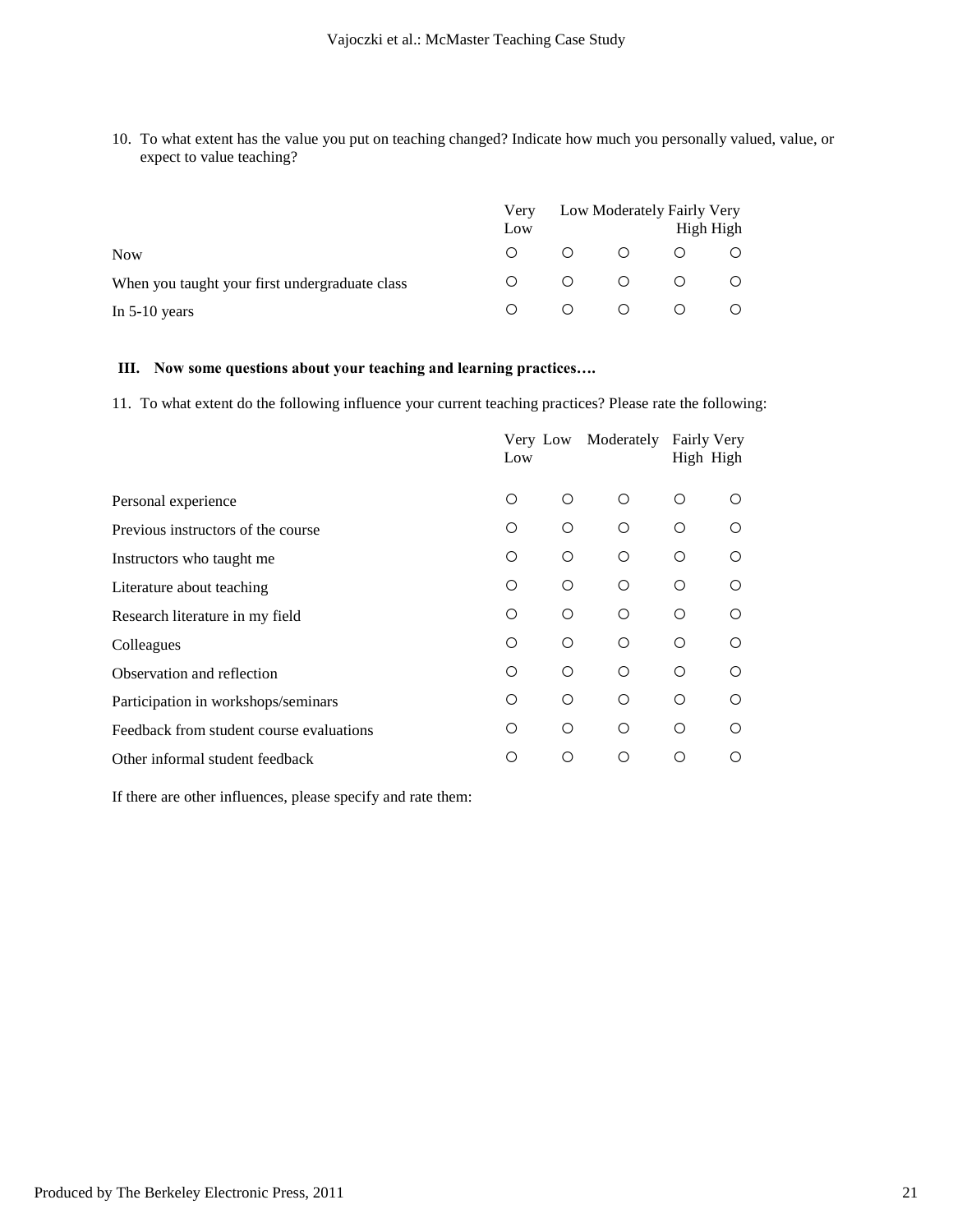12. How often do you engage in the following teaching-related activities?

|                                                                                                                                                    |            | Never Rarely Occasionally Often Usually |            |            |            |
|----------------------------------------------------------------------------------------------------------------------------------------------------|------------|-----------------------------------------|------------|------------|------------|
| Run pre/post tests of students' knowledge and skills                                                                                               | $\bigcirc$ | $\bigcirc$                              | $\bigcirc$ | $\bigcirc$ | $\bigcirc$ |
| Collect feedback from students on specific aspects of my<br>Undergraduate teaching (i.e. other than the University<br>Mandated course evaluations) | $\bigcirc$ | $\bigcirc$                              | $\bigcirc$ | $\bigcirc$ | $\circ$    |
| Critically reflect on teaching and learning                                                                                                        | O          | $\bigcirc$                              | $\bigcirc$ | $\bigcirc$ | Ω          |
| Implement new approaches to teaching and learning                                                                                                  | $\bigcirc$ | O                                       | $\bigcirc$ | Ω          | O          |
| Assess new approaches to teaching and learning that I have<br>tried                                                                                | $\bigcirc$ | $\bigcirc$                              | $\bigcirc$ | $\circ$    | $\bigcirc$ |
| Participate in department initiatives where the focus is on<br>teaching and learning                                                               | $\bigcirc$ | $\bigcirc$                              | $\bigcirc$ | Ο          | Ω          |
| Talk to colleagues about teaching and learning                                                                                                     | $\bigcirc$ | $\bigcirc$                              | $\bigcirc$ | Ω          | Ω          |
| Apply for teaching and learning grants at McMaster University $\circ$                                                                              |            | $\bigcirc$                              | $\bigcirc$ | Ω          | Ω          |
| Apply for teaching and learning grants from <i>outside</i> granting<br>agencies                                                                    | $\circ$    | $\circ$                                 | $\bigcirc$ | Ο          | Ο          |
| Attend workshops/seminars on teaching and learning at<br><b>McMaster University</b>                                                                | $\circ$    | $\bigcirc$                              | $\bigcirc$ | $\bigcirc$ | $\bigcirc$ |
| Attend workshops/seminars on teaching and learning outside<br>of McMaster University                                                               | O          | $\bigcirc$                              | $\bigcirc$ | O          | Ο          |
| Present at workshops/seminars on teaching and learning<br>outside of McMaster University                                                           | $\bigcirc$ | $\bigcirc$                              | $\bigcirc$ | Ο          | Ω          |
| Attend conferences on teaching and learning                                                                                                        | O          | $\bigcirc$                              | $\bigcirc$ | $\bigcirc$ | O          |
| Present at conferences on teaching and learning                                                                                                    | Ο          | $\bigcirc$                              | $\bigcirc$ | Ο          | Ω          |
| Read literature on teaching and learning                                                                                                           | Ο          | $\bigcirc$                              | $\bigcirc$ | Ο          | Ο          |
| Publish on teaching and learning                                                                                                                   | Ο          | $\bigcirc$                              | $\bigcirc$ | $\bigcirc$ | $\bigcirc$ |

http://ir.lib.uwo.ca/cjsotl\_rcacea/vol2/iss1/2 DOI: http://dx.doi.org/10.5206/cjsotl-rcacea.2011.1.2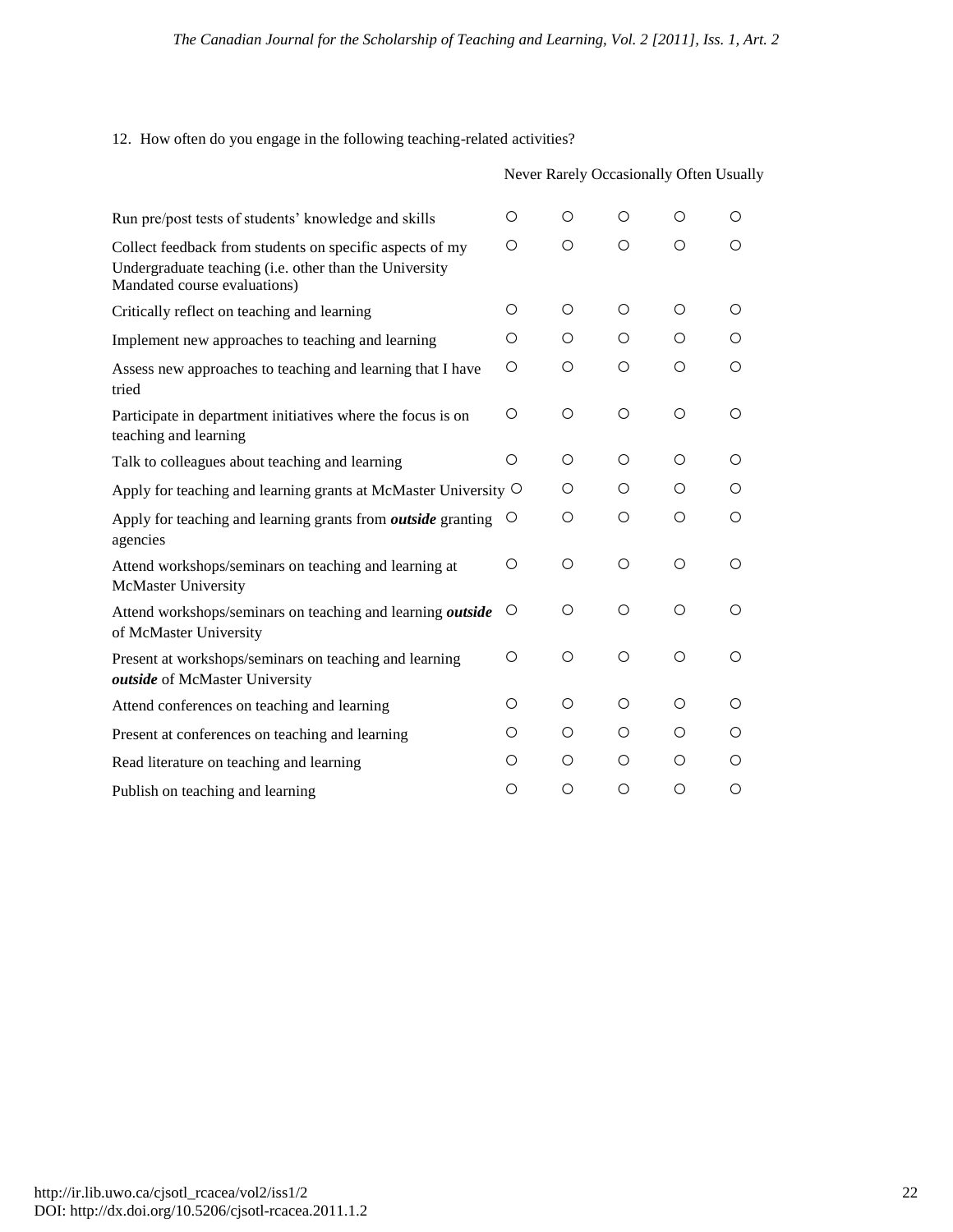## 13. *In the future*, what is the *likelihood* you will engage in the following teaching-related activities?

|                                                                                                                                                    |                  |                               | Neither    |            |            |
|----------------------------------------------------------------------------------------------------------------------------------------------------|------------------|-------------------------------|------------|------------|------------|
|                                                                                                                                                    | Very<br>Unlikely | Unlikely Unlikely Likely Very | nor likely |            | Likely     |
| Run pre/post tests of students' knowledge and skills                                                                                               | O                | O                             | O          | O          | O          |
| Collect feedback from students on specific aspects of my<br>Undergraduate teaching (i.e. other than the University<br>Mandated course evaluations) | $\bigcirc$       | $\bigcirc$                    | $\bigcirc$ | $\circ$    | $\bigcirc$ |
| Critically reflect on teaching and learning                                                                                                        | $\bigcirc$       | $\bigcirc$                    | $\bigcirc$ | $\bigcirc$ | O          |
| Implement new approaches to teaching and learning                                                                                                  | $\circ$          | $\circ$                       | O          | $\circ$    | $\circ$    |
| Assess new approaches to teaching and learning that I have<br>tried                                                                                | $\circ$          | $\circ$                       | $\circ$    | $\circ$    | $\bigcirc$ |
| Participate in department initiatives where the focus is on<br>teaching and learning                                                               | $\bigcirc$       | $\bigcirc$                    | $\bigcirc$ | $\bigcirc$ | $\bigcirc$ |
| Talk to colleagues about teaching and learning                                                                                                     | O                | O                             | O          | $\bigcirc$ | O          |
| Apply for teaching and learning grants at McMaster University $\circ$                                                                              |                  | O                             | O          | $\bigcirc$ | O          |
| Apply for teaching and learning grants from <i>outside</i> granting<br>agencies                                                                    | O                | $\circ$                       | $\circ$    | $\circ$    | $\circ$    |
| Attend workshops/seminars on teaching and learning at                                                                                              | $\circ$          | $\bigcirc$                    | $\bigcirc$ | $\bigcirc$ | $\bigcirc$ |
| <b>McMaster University</b>                                                                                                                         | $\circ$          | $\circ$                       | $\circ$    | $\circ$    | $\circ$    |
| Attend workshops/seminars on teaching and learning <i>outside</i> $\circ$<br>of McMaster University                                                |                  | $\circ$                       | O          | O          | O          |
| Present at workshops/seminars on teaching and learning<br>outside of McMaster University                                                           | $\bigcirc$       | $\bigcirc$                    | $\bigcirc$ | $\bigcirc$ | $\bigcirc$ |
| Attend conferences on teaching and learning                                                                                                        | O                | O                             | $\bigcirc$ | $\bigcirc$ | O          |
| Present at conferences on teaching and learning                                                                                                    | Ο                | $\bigcirc$                    | $\bigcirc$ | $\bigcirc$ | $\bigcirc$ |
| Read literature on teaching and learning                                                                                                           | $\circ$          | $\circ$                       | $\circ$    | $\circ$    | $\circ$    |
| Publish on teaching and learning                                                                                                                   | O                | O                             | O          | $\bigcirc$ | $\circ$    |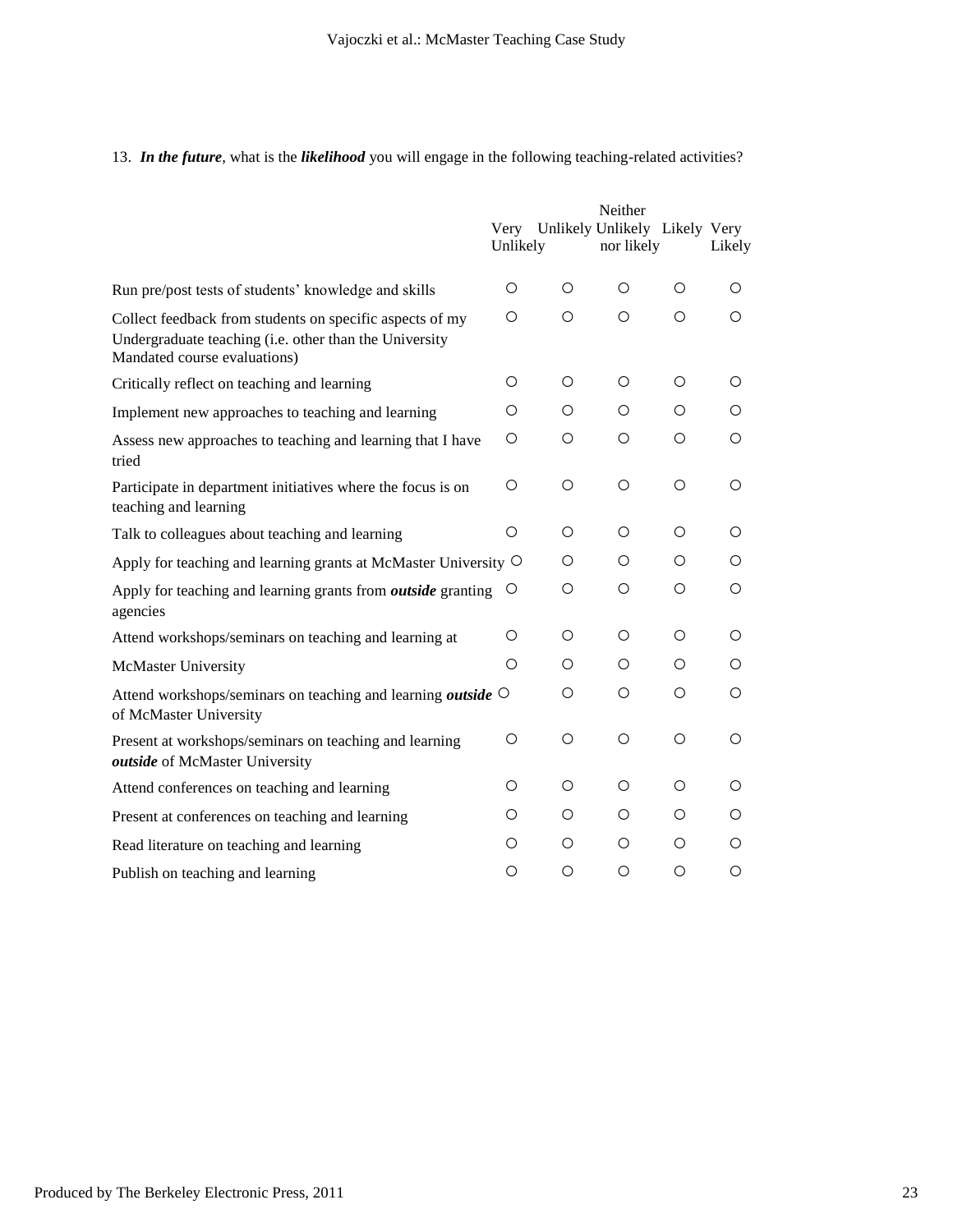14. Which teaching and learning events would you be interested in participating in, if offered by the university?

|                                                  |   | Not at all Somewhat Very<br>interested interested interested |           |  |  |
|--------------------------------------------------|---|--------------------------------------------------------------|-----------|--|--|
| Half day workshops                               | ∩ | ∩                                                            | ∩         |  |  |
| Full day workshops                               | ∩ | $\bigcirc$                                                   | $\bigcap$ |  |  |
| Multi-day research institute                     | ∩ | O                                                            | ∩         |  |  |
| Showcase/symposium of existing research          | ∩ | $\bigcirc$                                                   | ∩         |  |  |
| Networking luncheon                              | ∩ | $\bigcirc$                                                   | ∩         |  |  |
| Seminar series                                   | ◯ | $\bigcirc$                                                   | ∩         |  |  |
| Individual meeting(s) with a research consultant | ◯ | ∩                                                            | ∩         |  |  |
|                                                  |   |                                                              |           |  |  |

## **IV. Now some questions about you….**

15. I am: (*Choose only one of the following*) ○ Male

○ Female

16. What kind of appointment do you have at the University? (*Choose only one of the following*)

- Continuous appointment without annual review
- Contractually limited appointment
- Sessional
- Teaching professor
- Tenure track
- Tenured
- Other:

17. What is your academic rank? (*Choose only one of the following*)

○ Lecturer

- Assistant Professor
- Associate Professor
- Professor
- Other: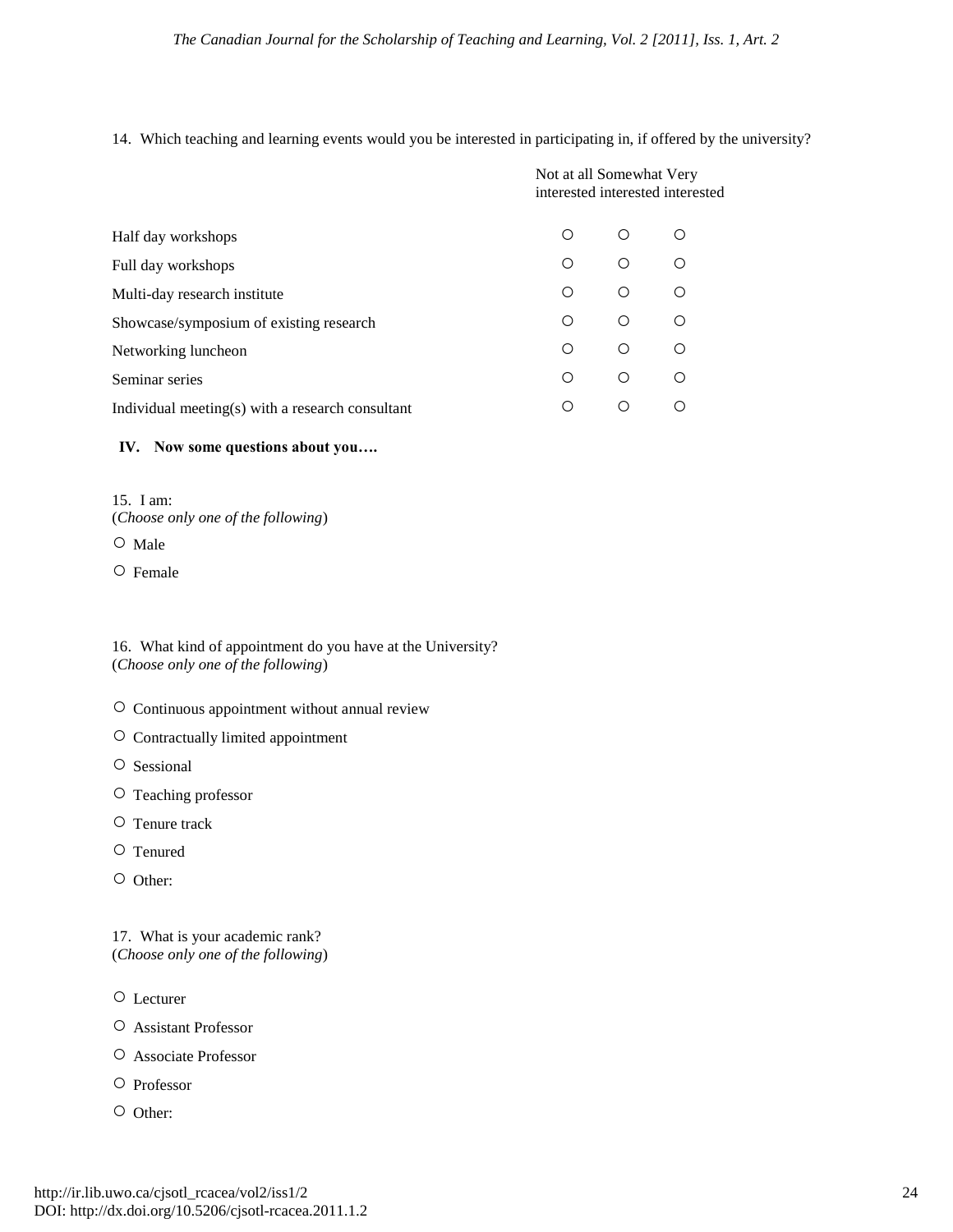18. For how many years have you taught undergraduate courses? *(Choose only one of the following*)

○ Less than 3

○ 3-5

 $O_6 - 10$ 

- 11-15
- $O$  16-20

○ more than 20

19. How many undergraduate courses do you teach in a typical 12 month period (for the purpose of the questions a six unit course counts as 2 courses)?

(*Choose only one of the following*)

- One
- Two
- Three
- Four
- Five
- Six
- Seven
- Eight
- Nine
- Ten

20. What size classes do you teach in a typical 12 month period?

 $\Box$  20 or less

 $\Box$  21-50  $\Box$  51-100 101-200  $201-500$ 501-1000 1001-2000 ■ Over 2000

21. Compared to others in your academic unit, is your undergraduate teaching load:

- Heavier
- About the same

○ Lighter

22. In the last twenty-four months have you had a teaching release?

- Yes
- No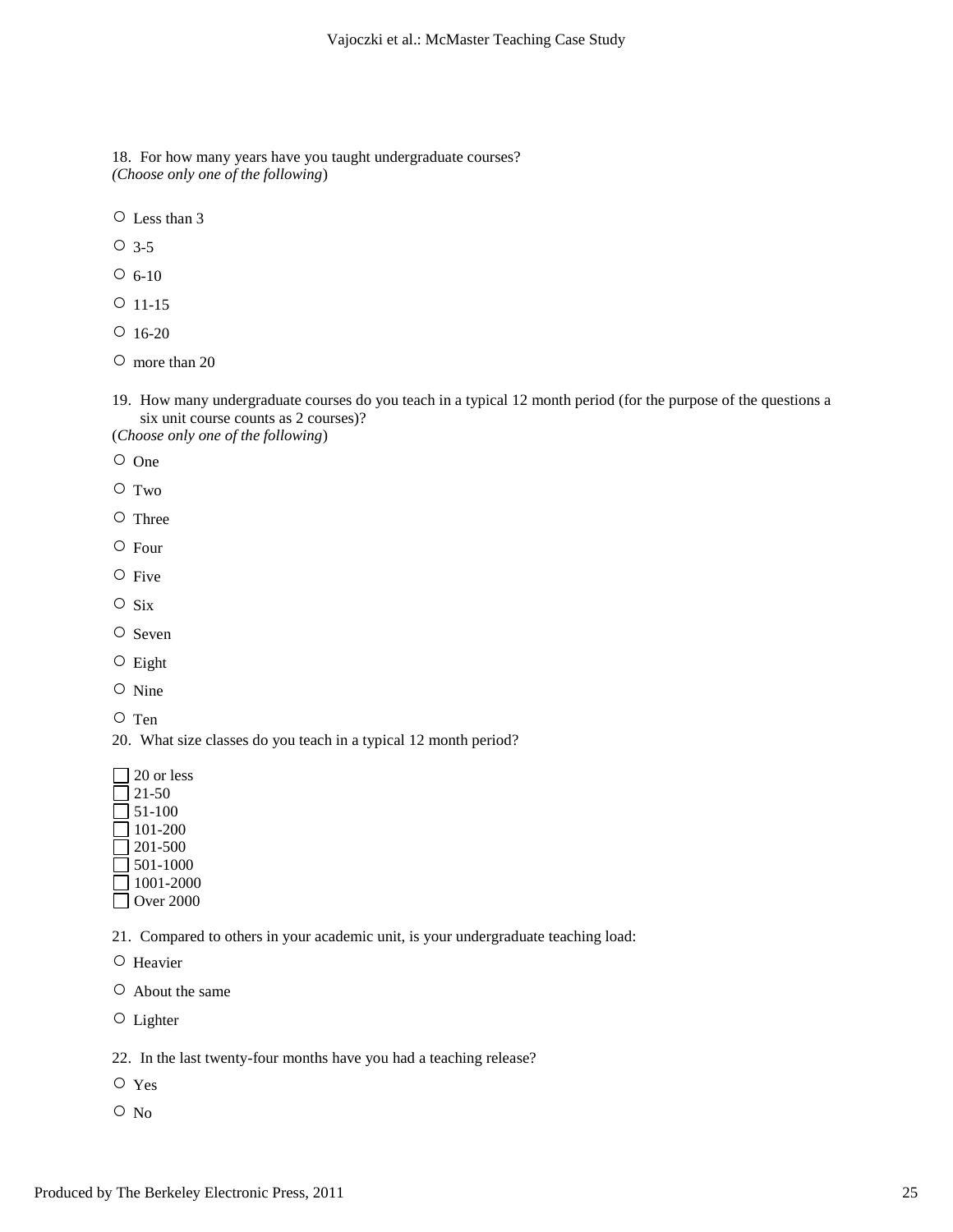23. In which faculty do you reside? (*Check all that apply*)

| <b>Business</b>        |
|------------------------|
| Engineering            |
| <b>Health Sciences</b> |
| Humanities             |
| Science                |
| Social Sciences        |
| Other:                 |

24. In which department/school/unit do you reside?

25. Any other comments?

Thank you for taking the time to complete this survey. If you are interested in finding out more about the teaching and learning practices discussed in this survey please contact:

Centre for Leadership in Learning cll@mcmaster.ca (905) 525-9140 ext. 24540